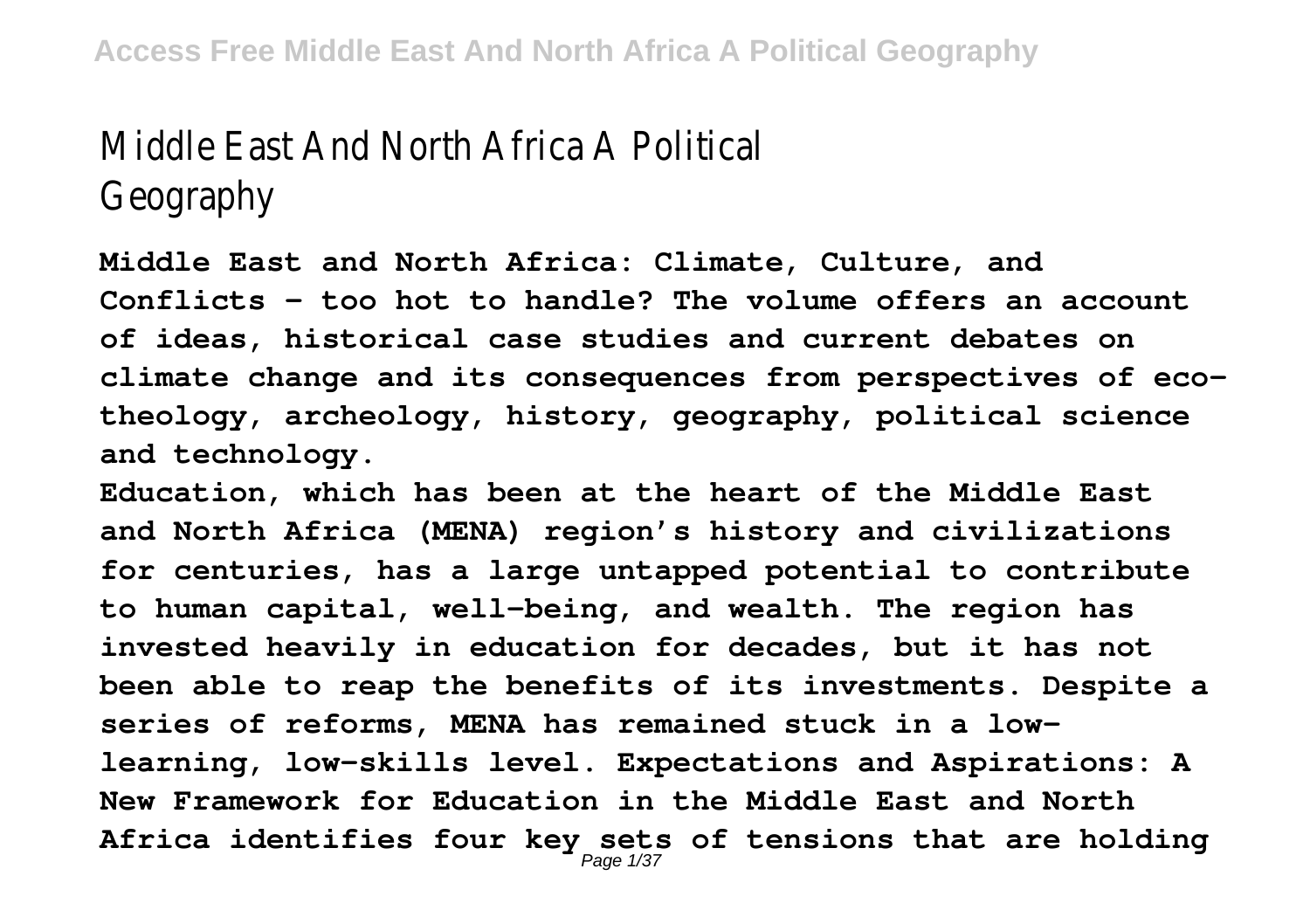**back education in the region: credentials and skills, discipline and inquiry, control and autonomy, and tradition and modernity. These tensions are shaped by society and are reflected in classrooms. If they are not addressed, MENA will continue to operate at a level below its potential. This report outlines a new framework with a three-pronged approach that can help address these tensions and unleash the potential of education in MENA: • A concerted push for learning that starts early for all children regardless of background, with qualified and motivated educators, and that leverages technology, uses modern approaches, and monitors learning outcomes • A stronger pull for skills by all stakeholders in the labor market and society that involves coordinated multisystem reforms within and beyond the education system • A new pact for education at the national level with a unified vision, shared responsibilities, and accountabilities. Education is not just the responsibility of the education system—it is everyone's business. The push, pull, and pact framework offers an opportunity for MENA to** Page 2/37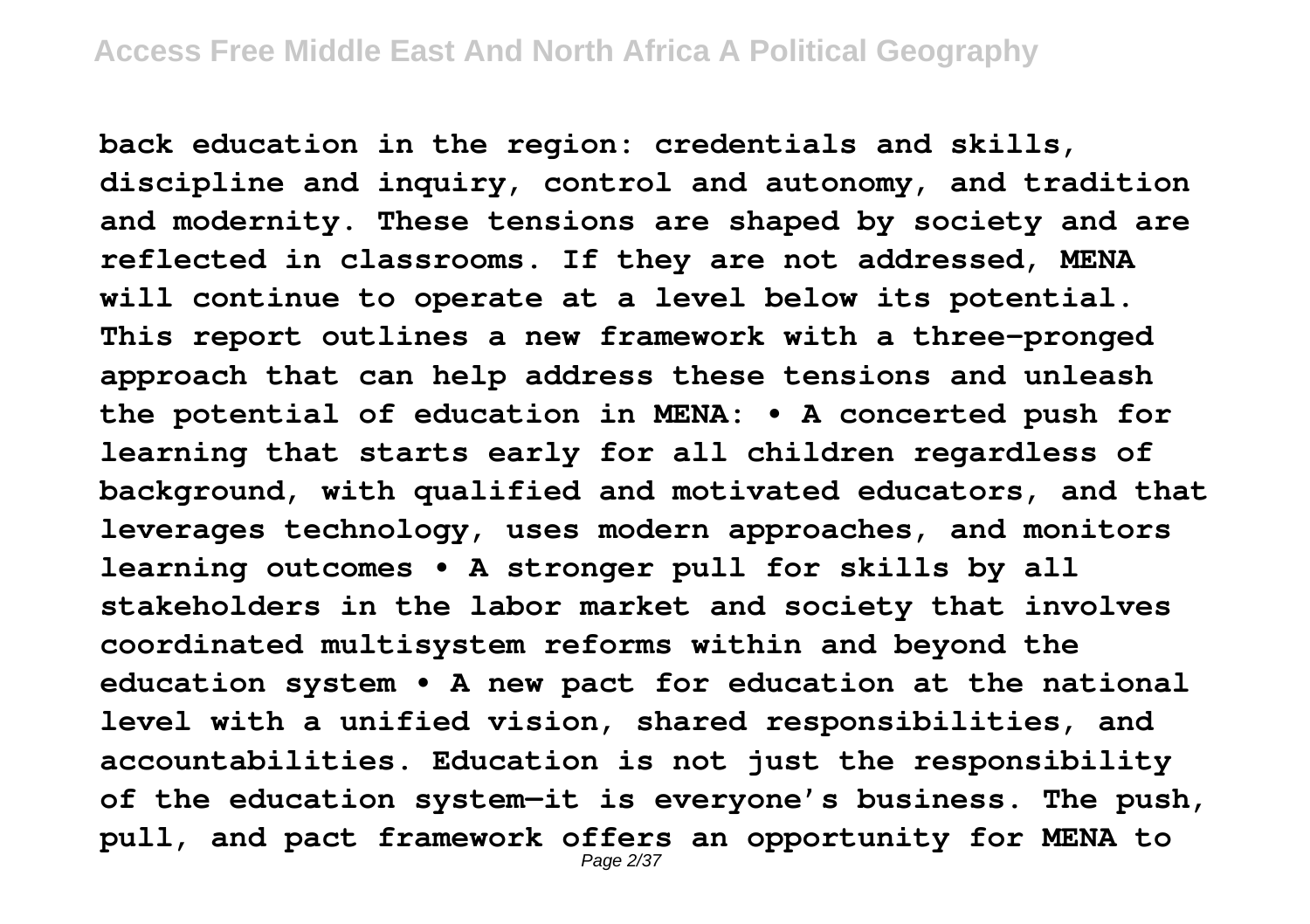**move forward to reclaim its heritage of a learned region and to meet the expectations and aspirations of its people. The current situation in MENA requires a renewed focus on education, not just as a national priority for economic growth and social development, but as a national emergency for stability, peace, and prosperity. 'Food Insecurity and Revolution in the Middle East and North Africa' studies the political economy of agrarian transformation in the eponymous regions. Examining Egypt and Tunisia in detail as case studies, it critiques the dominant tropes of food security offered by the international financial institutions and promotes the importance of smallscale family farming in developing sustainable food sovereignty. Egypt and Tunisia are located in the context of the broader Middle East and broader processes of war, environmental transformation and economic reform. The book contributes to uncovering the historical backdrop and contemporary pressures in the Middle East and North Africa for the uprisings of 2010 and 2011. It also explores the** Page 3/37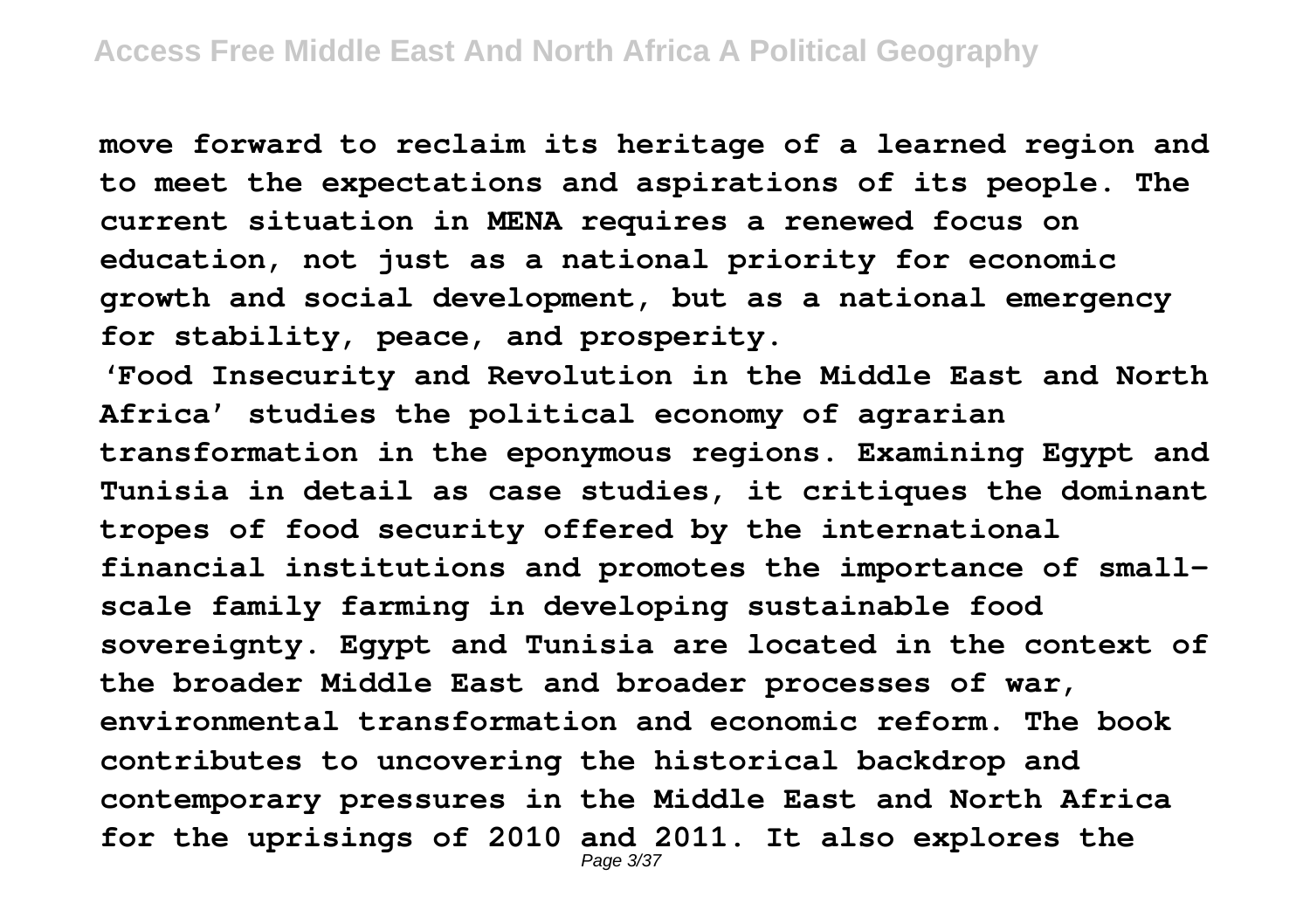**continued failure of post-uprising counter-revolutionary governments to directly address issues of rural development that put the position and role of small farmers centre stage.**

**Shocks and Rivalries in the Middle East and North Africa is the first book to examine issue-driven antagonisms within groups of Middle East and North Africa (MENA) states and their impact on relations within the region. The volume also considers how shock events, such as internal revolts and regional wars, can alter interstate tensions and the trajectory of conflict. MENA has experienced more internal rivalries than any other region, making a detailed analysis vital to understanding the region's complex political, cultural, and economic history. The state groupings studied in this volume include Israel and Iran; Iran and Saudi Arabia; Iran and Turkey; Iran, Iraq, and Syria; Egypt and Saudi Arabia; and Algeria and Morocco. Essays are theoretically driven, breaking the MENA region down into a collection of systems that exemplify how state and nonstate** Page 4/37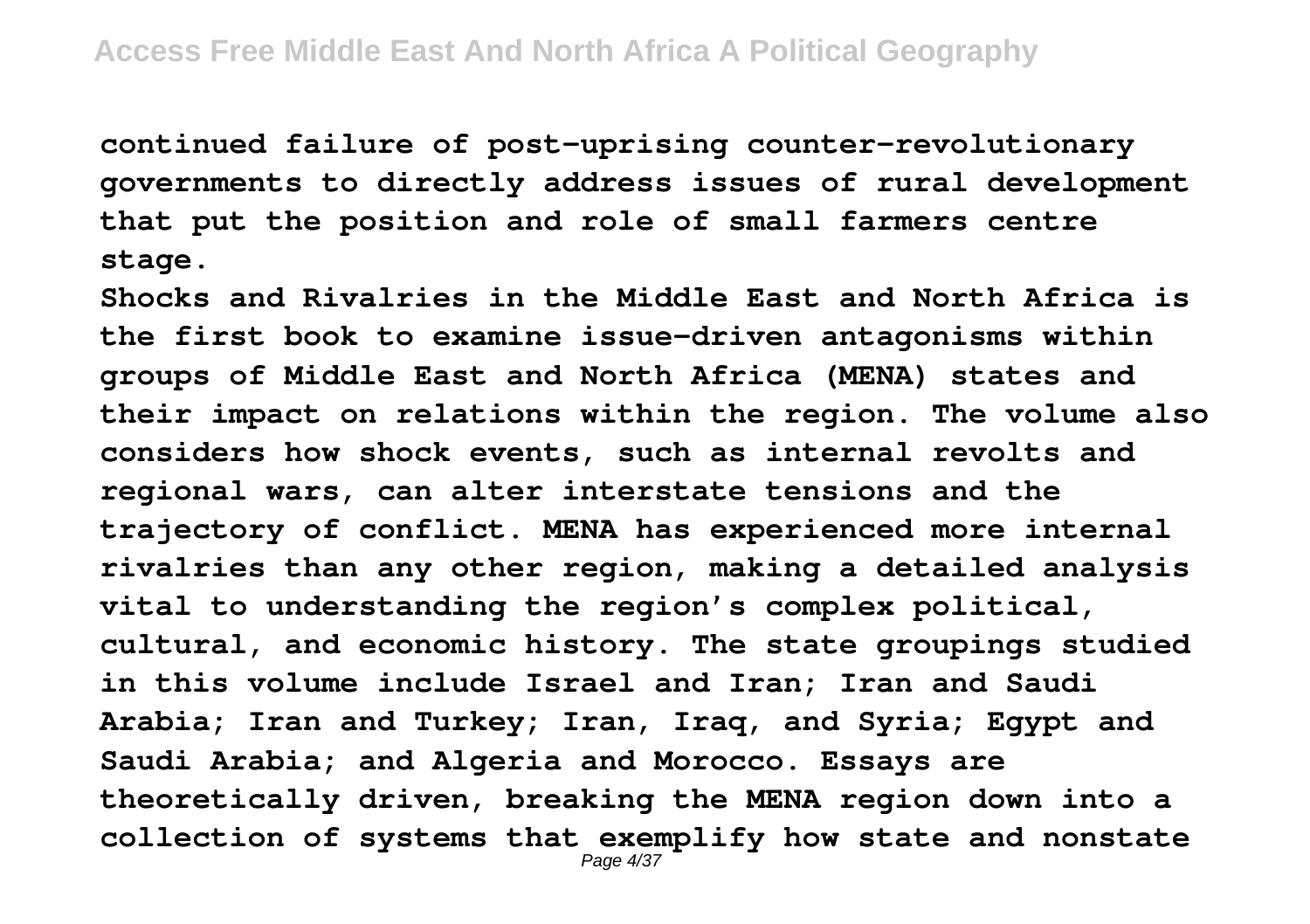**actors interact around certain issues. Through this approach, contributors shed rare light on the origins, persistence, escalation, and resolution of MENA rivalries and trace significant patterns of regional change. Shocks and Rivalries in the Middle East and North Africa makes a major contribution to scholarship on MENA antagonisms. It not only addresses an understudied phenomenon in the international relations of the MENA region, it also expands our knowledge of rivalry dynamics in global politics. 15,000 Years of Crises, Setbacks, and Adaptation Hydroclimatic Extremes in the Middle East and North Africa The Government and Politics of the Middle East and North Africa**

**Opening Doors**

**Public Sector Reform in the Middle East and North Africa Geographic Realities in the Middle East and North Africa Popular Culture in the Middle East and North Africa** A volume devoted to an understanding of contemporary nomadic and pastoral societies in the Middle East and North Africa. It recognizes the variable mobile quality of the ways of life of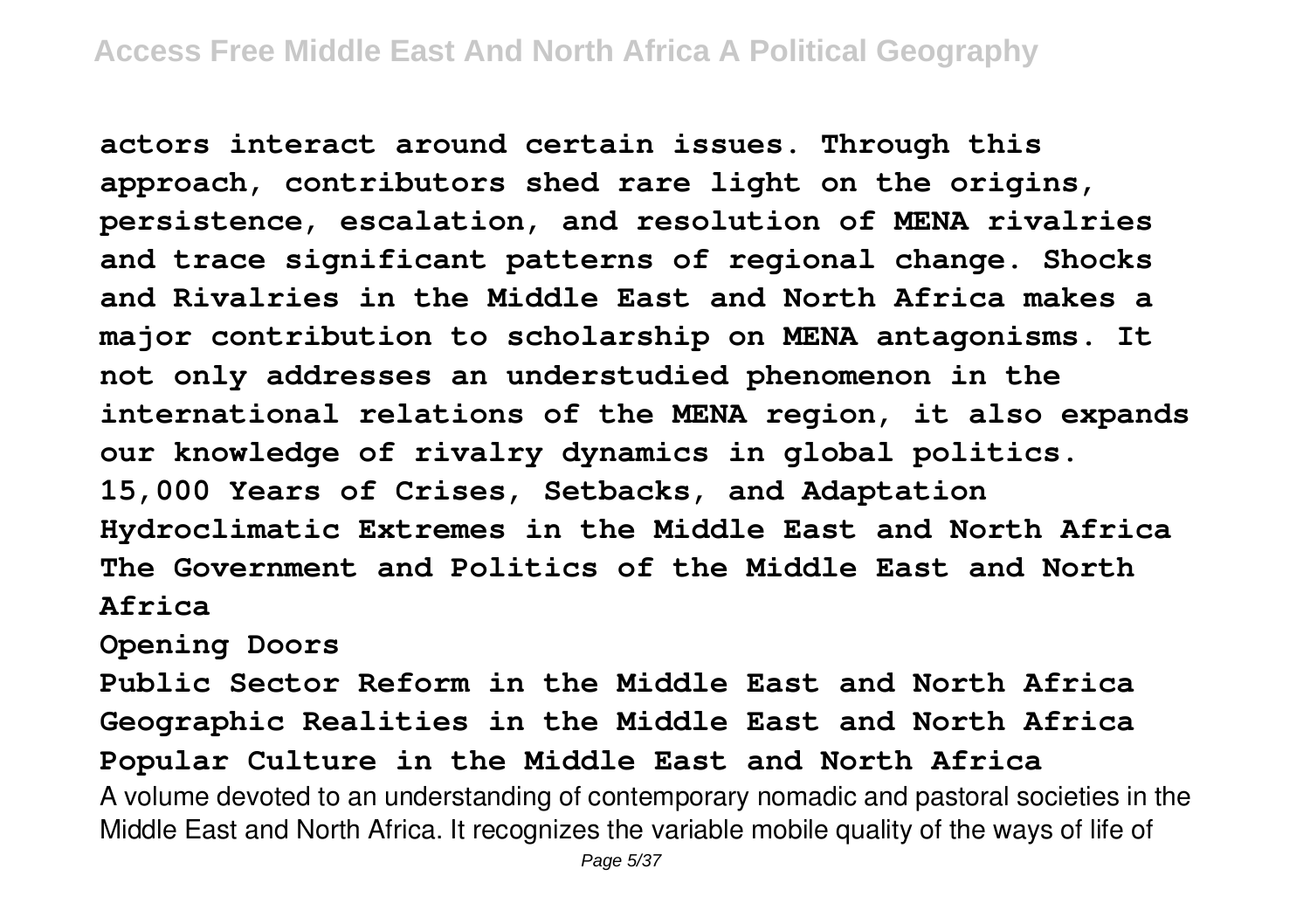these societies which accommodate the **Ination-state** but remain firmly transnational and highly adaptive.

Governance in the Middle East is topic of interest to scholars, activists and policy makers. The currently proposed book is intended to present the first comprehensive framework of the question of governance in the Middle East in its various forms and manifestations: political, economic, and government performance. This study will supply the context that is missing in the existing literature on, perhaps, the last bastion of authoritarianism in the world. Proposed Contents This book will be structured into two parts: Part I (Chapters 1-11) provides some theoretical background and analyzes the patterns and challenges of governance in the Middle East, providing some global context; Part II (12-Conclusion) will examine specific cases in selected countries and regions in the Middle East. Part I: Theory and Context Chapter 1 will be an introduction describing the main aspects of the book and highlighting the main points made by the contributors. Chapter 2 will present the theoretical dimensions of governance and review the "state of the discipline" and the latest trends in the literature on governance. The author of this chapter will be an authority in the subject of governance, but does not have to be necessarily a Middle East scholar. Chapter 3 will examine the general political trends in the Middle East and provide a historical background: nation-state formation, colonial and postcolonial experiences in the Middle East and the nature of the Middle Eastern political environment at the present time. Chapter 4 will look into the economic aspects of governance in the Middle East and contextualize the economic challenges and deficiencies affecting the region. Chapter 5 will examine the areas of success and failure in government performance in the region and the aspects of human development. Chapter 6 will look into the role of religion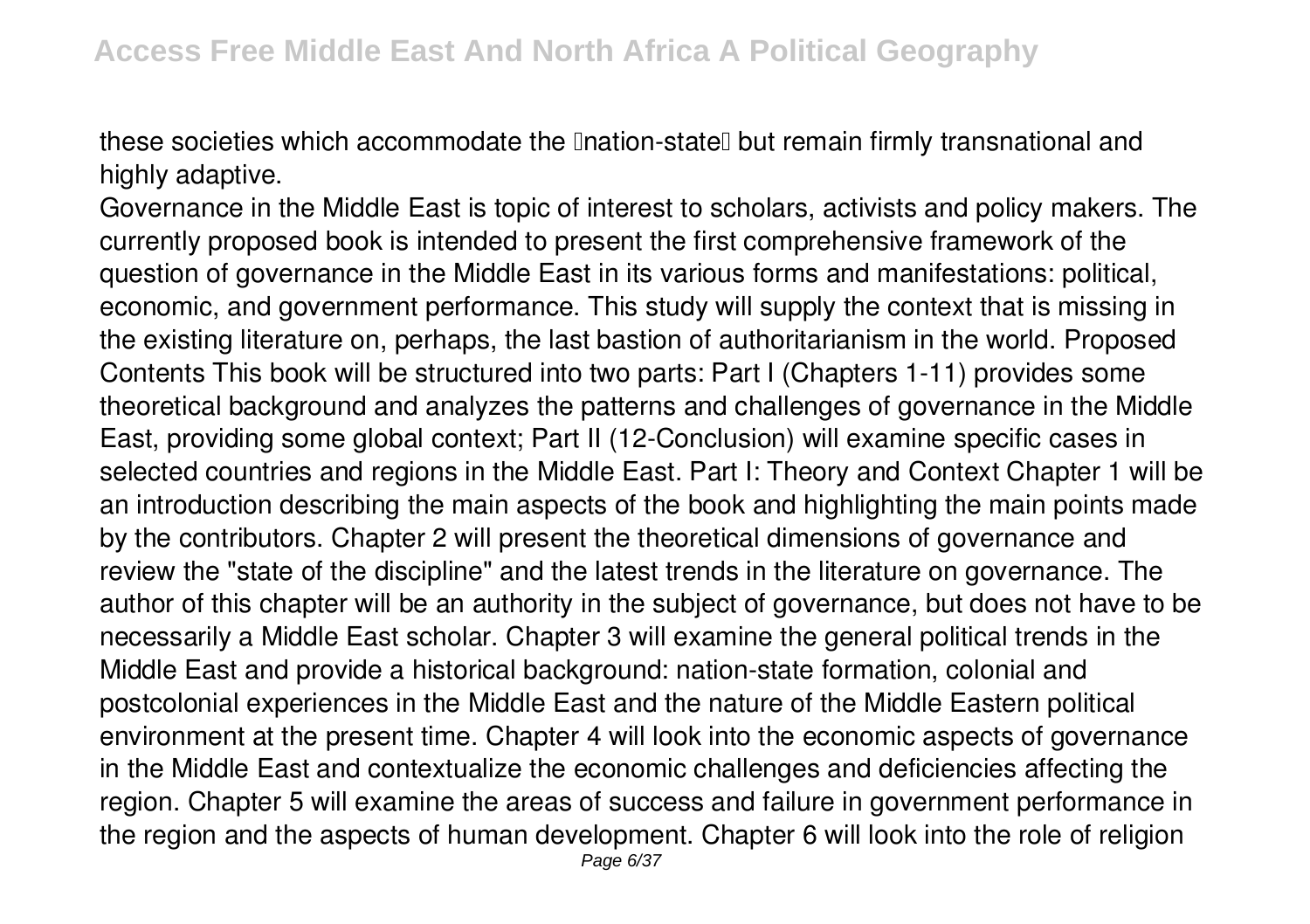in shaping the governance in the Middle East. After all, most Middle Eastern governments declare Islam as the State religion, while a few consider Islam the source of governance and legislation (e.g. Saudi Arabia and Iran). Chapter 7 will shed light on the sectarian division among Muslims (Shilla vs. Sunnis) and the significance of this division for the governance, particularly in countries where the ruling groups belong to a different sect than the governed, such as Bahrain, Saudi, Kuwait and Lebanon. Chapter 8 will examine relation between the state of governance in the Middle East and the progress of human rights, or lack thereof. The Middle East remains one of the most troubling regions on human rights and the respect for human dignity. All of the region<sup>®</sup>s governments are heavily implicated in very serious violations of the most basic in human rights. Chapter 9 will focus on the status of women in the Middle East and the governmental performance in the region in relevance to women rights and status. The recent years have witnessed many positive changes in this regard, but there remains a lot of work to be done, which is going to be outlined in this chapter. Chapter 10 will look into the role of oil and other natural sources in shaping the economic and political performance of Middle Eastern governments. Also, it will shed light on the various ways these governments distribute the revenues (rents) from these resources and how they use them, or don<sup>[1]</sup>, in the development of their countries or, in most cases, on the military and state oppressive machine. Chapter 11 will examine the role of international organizations and trade agreements on the performance of governments and whether or not such factors influence or shape governance in the region. It is well-known that Turkey has changed many of its laws and social policies in response to the demands of EU members and in hopes of being admitted into the EU. The chapter will elaborate on this and similar cases throughout the region. Part II: Case Studies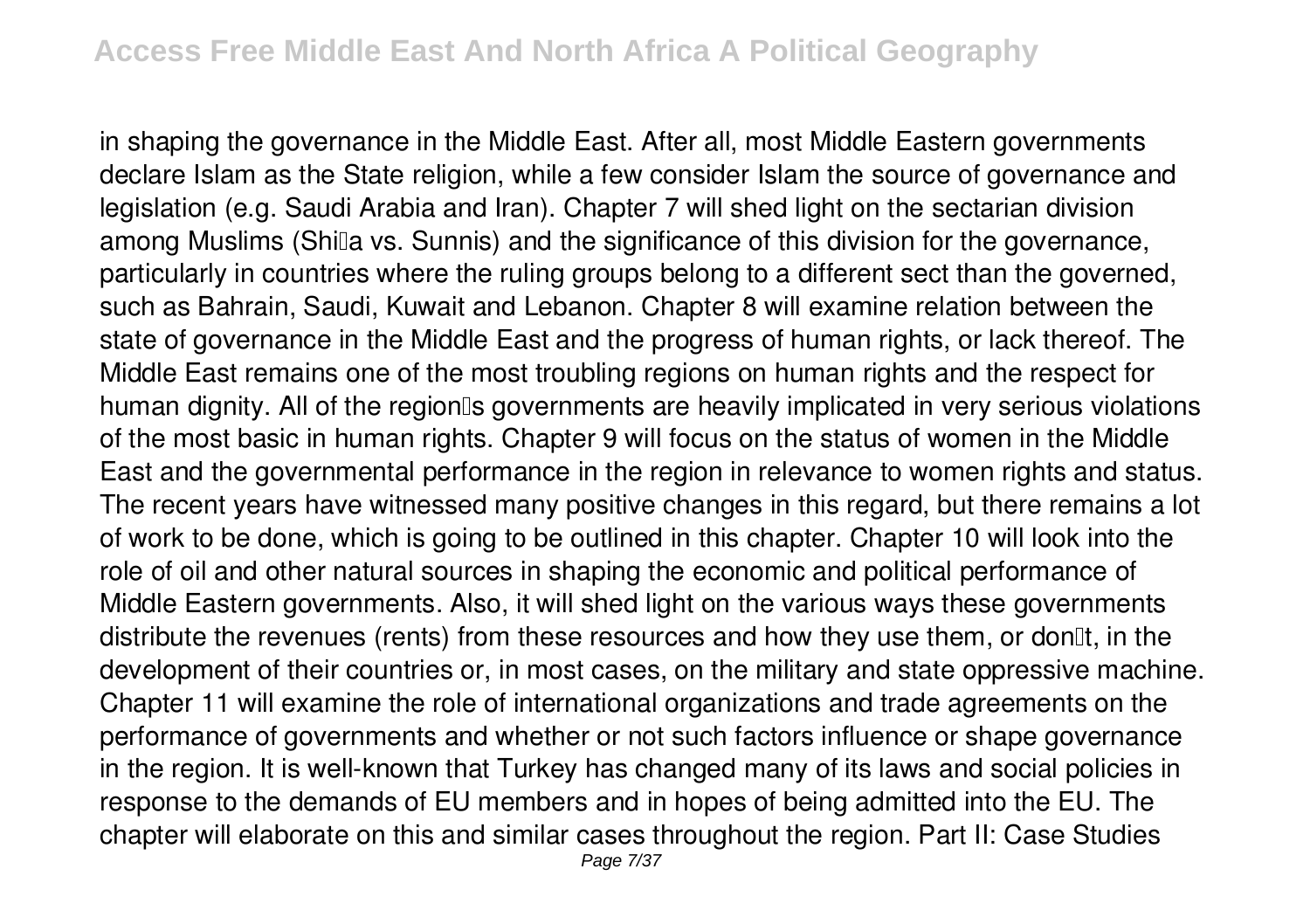Chapter 12 will examine the case of Iraq. The country is experiencing perhaps the most dramatic scenarios of governance in the region. This chapter will shed light on the unfolding political process and the struggle of Iraqis to forge a path toward democracy in a region determined to resist any political change within its boundaries. Key issues: Power-sharing, pluralism, federalism, ethnic and sectarian conflict, trust-building, corruption and political violence. Chapter 13 will examine the case of Iran. Thirty years after the Islamic Revolution, Iran is entering into a soul-searching phase in its history. The ongoing battle between the reformers and the hardliners is only a sign on the larger problem of governance. A majority of Iranians have no personal recollection of the problems that led to the Revolution. It is vitally important that the government changes its claims to legitimacy from being the force that toppled the Shah to being the provider of prosperity and development of the country and its young population. Key issues: Political reform, human rights, reconciliation with the West, allocation of resources and services. Chapter 14 will examine the case of Egypt. The country is facing an unknown future with President Mubarak reaching advanced age. The debate over his succession is dividing the country in a dramatic way. Egypt is also a country with depleted infrastructure and an ever-shrinking middle class. If the country falls into a violent cycle after the looming departure of Mubarak, the entire region could fall into the abyss. Key issues: Succession of Mubarak, economic performance, services, religious extremism (Muslim Brotherhood) and Nationalism. Chapter 15 will examine the case of Israel. While politically different from its neighbors, Israel is sinking fast into the same problems that plague the Middle East. The country suffers political corruption and many leadership crises. The government is trying to redefine the identity of the state, which is going to create a showdown with the fast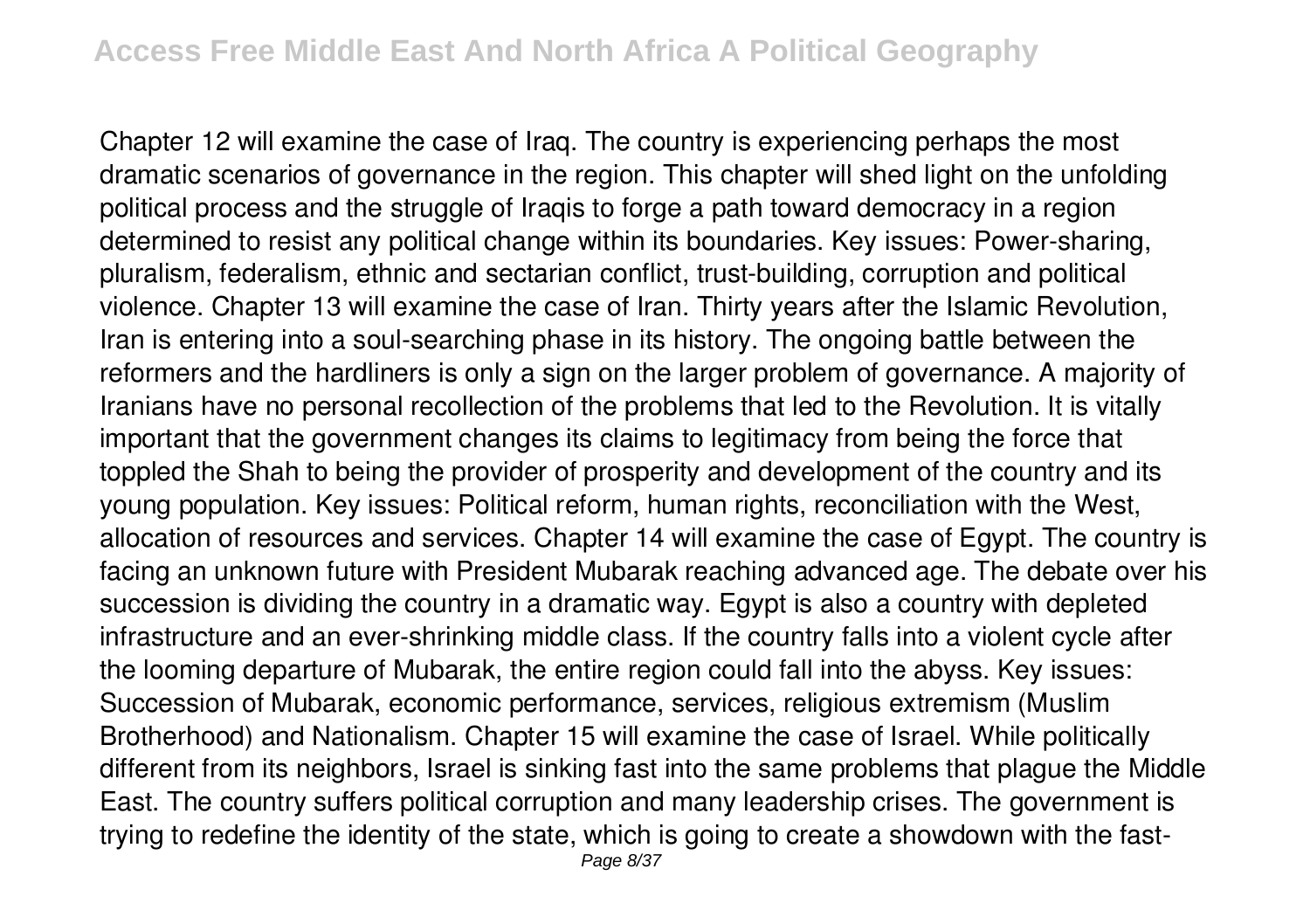growing non-Jewish Israeli population, and there is the problem of the government<sup>®</sup>s inability to conclude peace with Israel's neighbors. Key issues: corruption, violence and security. Chapter 16 will examine the case of Saudi Arabia. The country is perhaps the most authoritarian regime in the world. The lack of individual liberties and abuses of human rights are the main problems. The government<sup>[]</sup>s treatment of its Shia subjects (approx. 12% of the population) as secondclass residents is extremely troubling. The country does not have a meaningful public participation and the Royals who run the government have no accountability to anyone. Key issues: human rights, religious freedom, political reform, public participation. Chapter 17 will examine the case of Bahrain. This small country in the Persian Gulf is facing many challenges. Like Iraq before 2003, it is a country with a clear Shia majority ruled by a small Sunni minority. The Shia are excluded from the government (they were allowed to run for the parliament in the last election for the first time), the military and many other important arenas. The government uses the naturalization of Sunnis as a political tool to change the demographic balance in the country. Key issues: political reform, popular participation, naturalization, human rights. Chapter 18 will examine the case of Yemen. The current struggle over government performance and fairness toward the South has given rise to the calls for separation of the two parts of Yemen. Also, there is the issue of religious freedom, which cases the ongoing war with the Houthi faction that accuses the government of making alliance with the Saudi government and the Sunni extremists in the country to form an existential threat to Shillism. Yemen is also a country with many ungoverned spaces and the governance in the "governed" areas is abysmal. Key issues: political violence, human and religious rights, terrorism, tribalism and poverty. Chapter 19 will examine the case of Turkey and its impressive rise as a model for a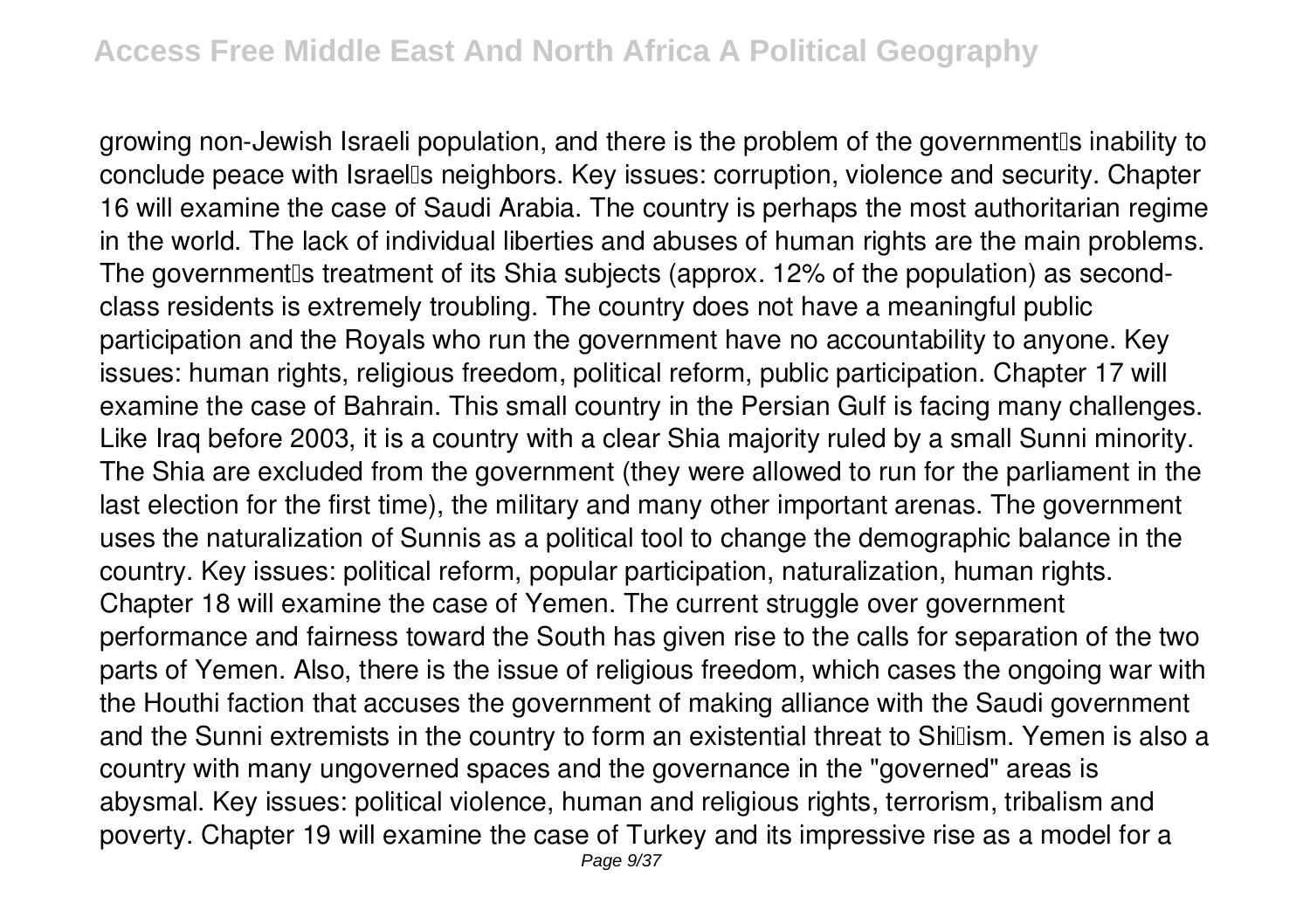strong Muslim nation which tries to reconcile Islam and democracy. Turkey Is longstanding problems with social rights, especially of its 12 million Kurds, have always been a formidable challenge to the image of the nation. However, the country's bid to join the EU has forced many changes that inadvertently helped the government<sup>[</sup>s international standing. Chapter 20 will examine the case of Syria and the influence of the Arab nationalist ideology on keeping the country as one of the most oppressive regimes in the region. Also examined will be the affect of Syrian-Israeli conflict on the country's governance. Chapter 21 examines the case of Lebanon. This country which witnessed more governance challenges than any other in the region makes a very interesting case study. The country<sup>[]</sup> sectarian politics and the clientpatron relations and loyalties among the various Muslim and Christian elements of society have undermined the country<sup>[</sup>s potential to become a fully democratic state. Chapter 22 will focus on the case of Sudan. This country has been in the center of world attention because of the internal conflict and the accusations of serious violations of human rights and the rise of separatist movements that receive much foreign sympathy and support. The country has missed many opportunities to attain social and political reconciliation, but it should not be considered a lost cause. There is a lot of potential in the country, especially when we consider the vibrant politics of government and opposition. Chapter 23 will examine the case of Jordan and the role of the uniqueness of the regime in creating relative social and political stability. Unlike the most of the governments in the region, the Jordanian Monarchy keeps the government as a convenient buffer between the Royals and the people. When popular sentiments turn very negative, the King, acting as the good cop, dismisses the government and orders the formation of a new one. Also, Jordan has achieved some good success in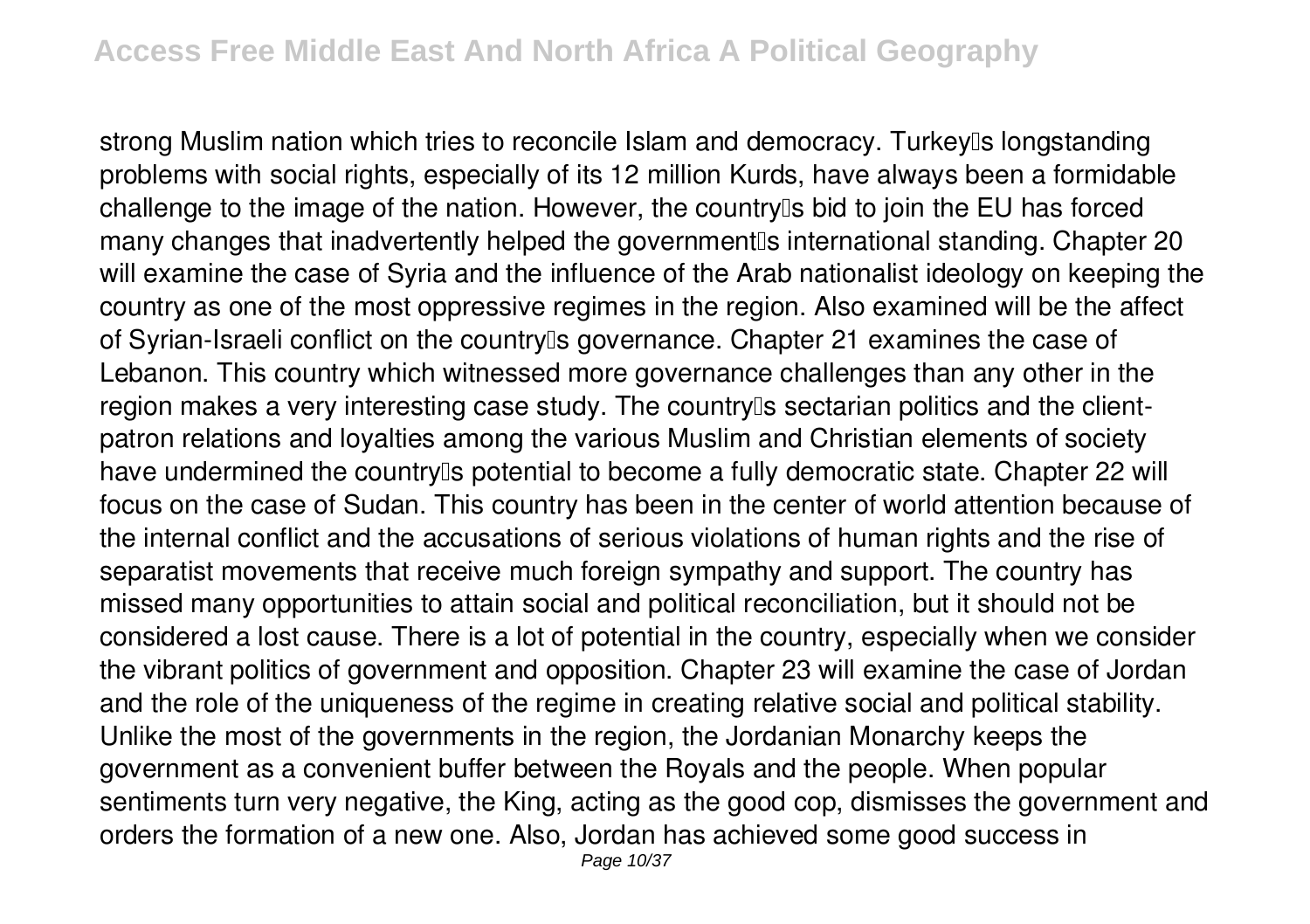absorbing the Islamist groups into the political system, but not without challenges. The chapter will also focus on the Palestinian factor  $\mathbb I$  Palestinians make more than half of the Jordanian population. Chapters 24, 25 & 26 will examine the Maghreb states (Morocco, Algeria and Tunisia). These states face many challenges in their governance: separatism, terrorism and the government oppressive history in Morocco; the Islamism challenge, internal war in the tribal areas and ethnic conflict in Algeria; and the stifling of personal freedom and liberties in Tunisia in the name of secularism and the war on extremism are all challenges that need to be highlighted in a chapter about each country. Chapter 27 will focus on governance in Libya. Having ruled the country for forty-seven years, the Libyan president is the dean of Middle Eastern dictators. He has taken his country though all kinds of political adventures. The rule through popular committees is a unique system that gives Col. Mu'ammar Qadhafi the opportunity to oppress through popular participation and acquiescence. Chapter 28 will focus on the governance in the United Arab Emirates. This confederation of seven emirates has witnessed some excellent success in the economic and infrastructural development, especially in Dubai, which competes with the richest cities in the world, thanks to the energy and vision of its Emir, Muhammad b. Rashid. While it is generally considered much better than its fellow Gulf States, the UAE has its own challenges, especially in light of the absence of unified system of governance, because each emirate has the autonomy to shape its internal affairs. Chapter 29 will examine the governance and, in certain cases, lack thereof in the countries that form the Horn of Africa, i.e. Somalia, Eritrea and Djibouti. These countries face some tremendous challenges in the areas of refugees, resources, stability and ethnic & conflict. The failure of these states, as seen in the case of Somalia, can make the problems of security in the whole Page 11/37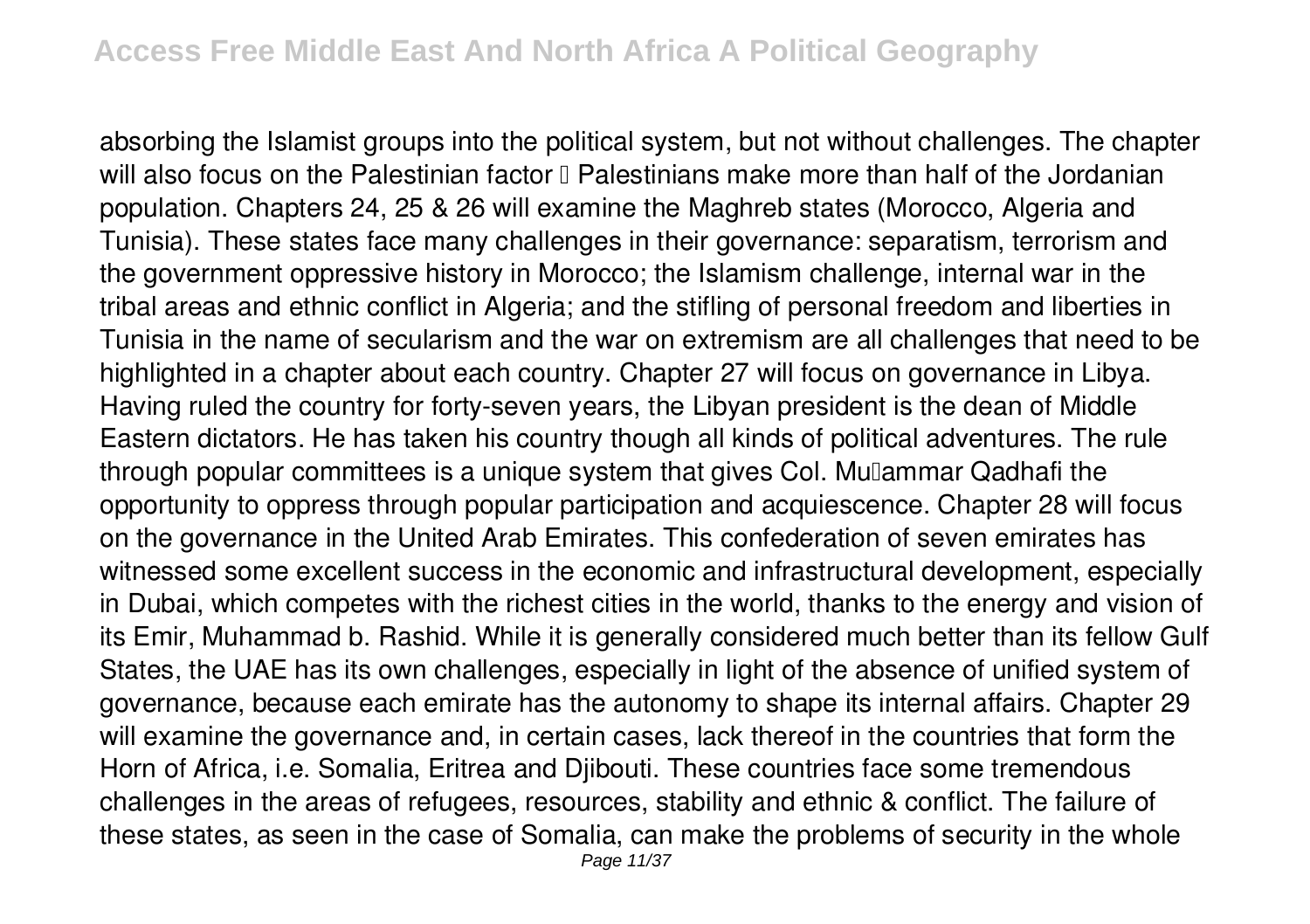region much worse than it is now. Famine and anarchy have already led to wars, piracy and the flood of refugees, not to say much about the humanitarian catastrophes in the region. This chapter will highlight the problems of governance in these often forgotten countries. Chapter 30 will be a conclusion and final remarks on the general framework of the regional governance and the way forward. This book is aimed at a wide variety of audience. Policy makers, policy analysts, as well as journalists will benefit from the history and analysis that will be presented in the book. Also, academics will find in the book important materials for research and class work. Professors teaching courses on US Foreign policy, Middle East, International Relations, Comparative Politics and many related fields will find the book a very suitable choice for their students to read. Given the media and general public<sup>[]</sup> sinterest in the Middle East and the Middle East, the book will also appeal to a wide range of educated readers in the United States, the United Kingdom and many other countries world-wide.

Explores the history of the modern Middle East and North Africa through original source documents, including photographs, posters, diplomatic records, and literary works. In the aftermath of the Arab Spring, when thousands of young women and men fought for the opportunity to realize their aspirations and potential, the question of jobs continues to be crucial in the Middle East and North Africa region. This report uses jobs as a lens to weave together the complex dynamics of employment creation, skills supply, and the institutional environment of labor markets. Consistent with the framework of the 2013 World Development Report on jobs, of which this report is the regional companion, this work goes beyond the traditional links between jobs, productivity, and living standards to include an understanding of how jobs matter for individual dignity and expectations an aspect that was clearly central to the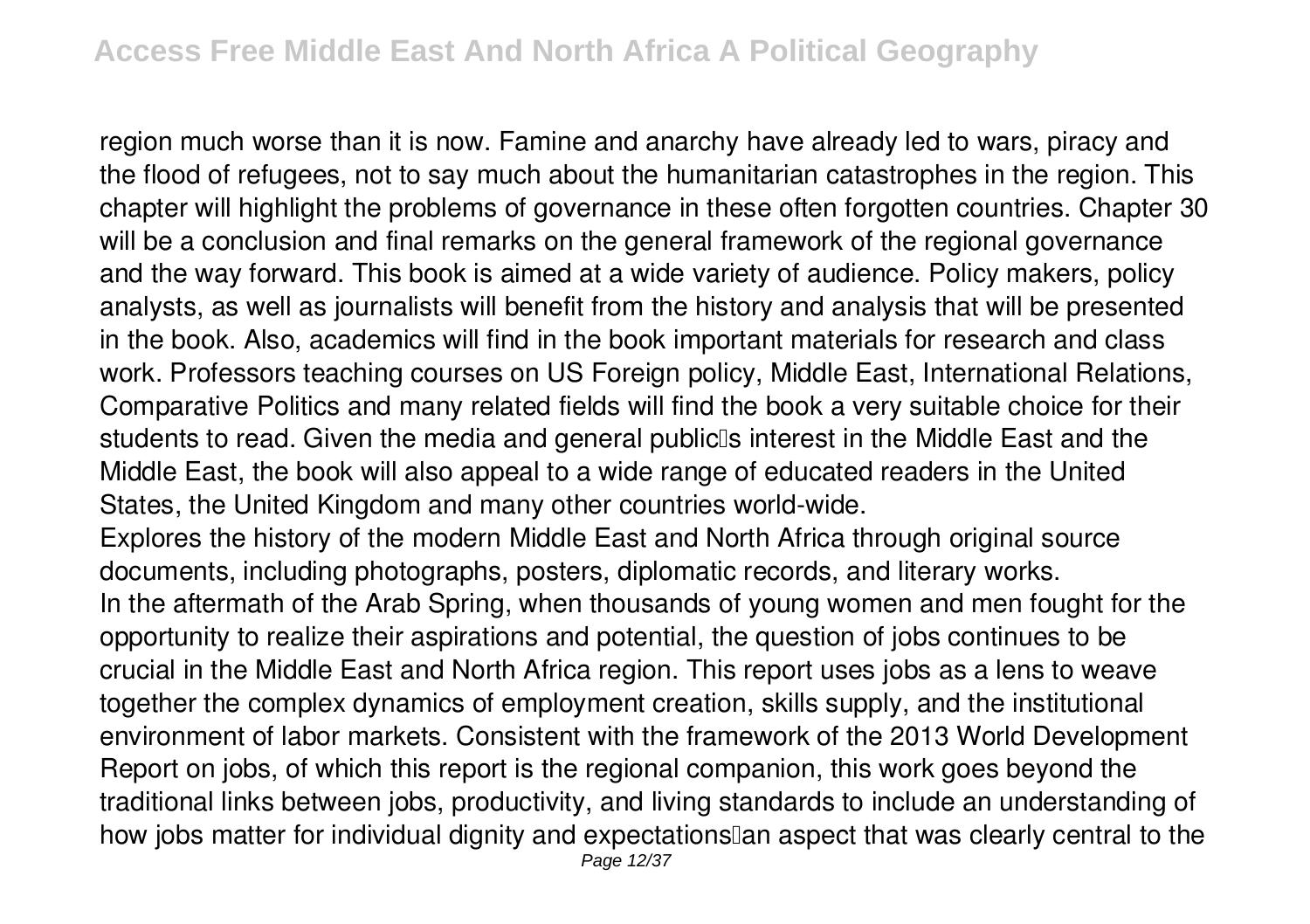Arab Spring. Just as important, this report complements the economic perspective with an analysis of political economy equilibrium, with a view to identifying mechanisms that would trigger a reform process. As such, the report has three objectives: First, it seeks to provide an in-depth characterization of the dynamics of labor markets in the Middle East and North Africa and to analyze the barriers to the creation of more and better jobs. It does so by taking a crosssectoral approach and identifying the distortions and incentives that the many actors [firms, governments, workers, students, education, and training systems<sup>[]</sup>currently face, and which ultimately determine the equilibrium in labor markets. Second, the report proposes a medium term roadmap of policy options that could promote the robust and inclusive growth needed to tackle the structural employment challenge for the region. Third, the report aims to inform and open up a platform for debate on jobs among a broad set of stakeholders, with the ultimate goal of contributing to reach a shared view of the employment challenges and the reform path ahead.

The Societies of the Middle East and North Africa

Gender Equality and Development in the Middle East and North Africa

The Middle East and North Africa

The Modern Middle East and North Africa

Continuity and Change

Politics, Social History and Culture

Trade Policy Developments in the Middle East and North Africa

*This book presents a state of the art in the developing field of social policy in the Middle East and North Africa (MENA) region. It offers an up-to-date conceptual*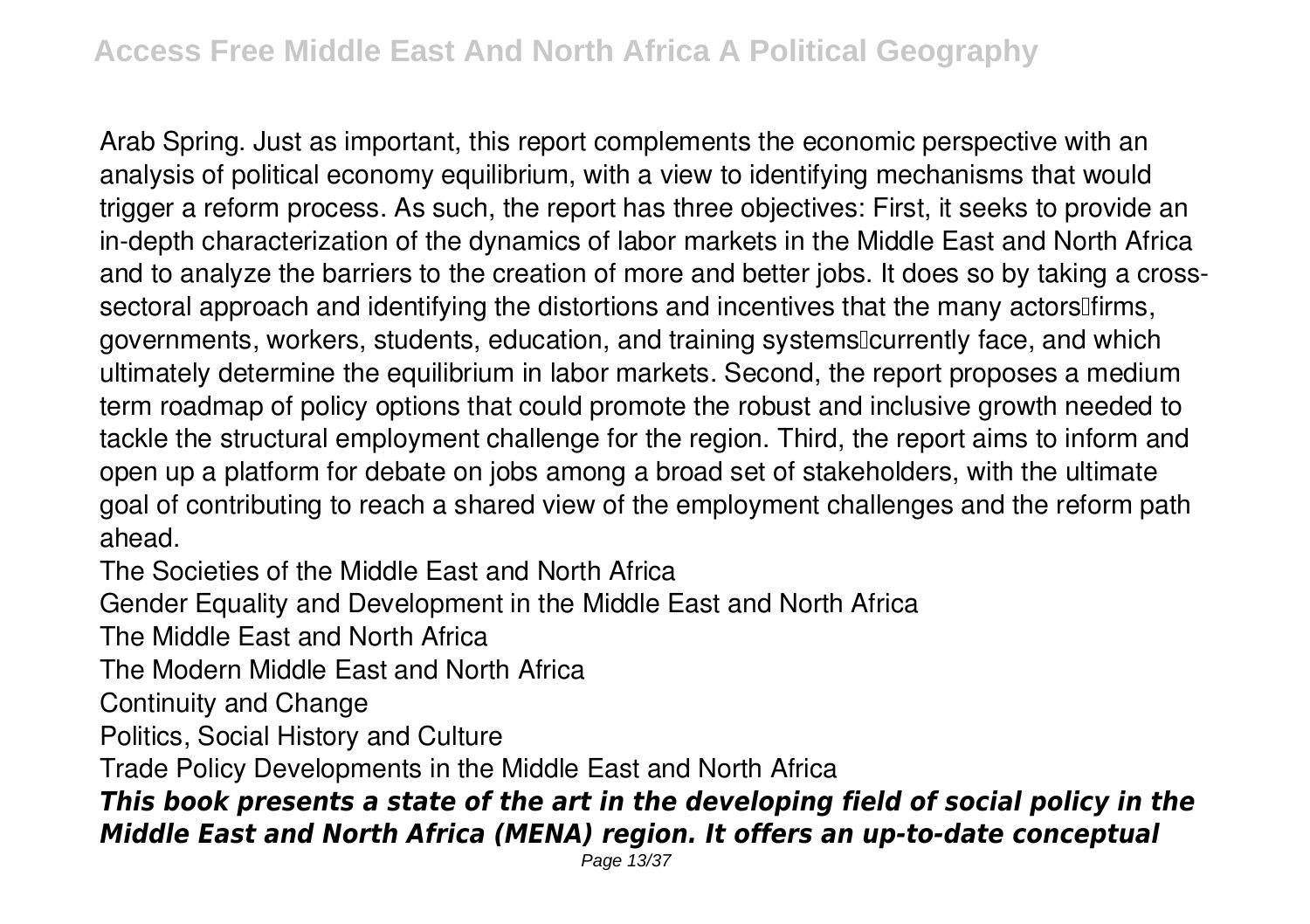*analysis of social policy programmes and discourses in the MENA region by critically reviewing the range of social insurance and social assistance schemes that are currently in existence there. It also analyses and offers suggestions on which of these policies can positively impact the region's advancement in terms of human development and in addressing social and economic inequalities and exclusion.*

*One of the most important challenges concerning the future of the European Union is the demographic reproduction of the European population. Decreasing birth-rates and the retirement of the baby boomers will dramatically reduce the labour force in the EU, which will entail not only a lack of manpower but also lower contributions to European social systems. It seems clear that the EU will have to counterbalance this population decrease by immigration in the coming years. Migration Between the Middle East, North Africa and Europe takes this challenge as a point of departure for analysing the MENA region, in particular Morocco, Egypt and Turkey, as a possible source of future migration to the European Union. At the same time, it illustrates the uncertainties implied in such calculations, especially at a time of radical political changes, such as those brought about by the Arab Uprising.*

*Taking a comparative approach, this book considers the ways in which political regimes have changed since the Arab Spring. It addresses a series of questions about political change in the context of the revolutions, upheavals and protests that have taken place in North Africa and the Arab Middle East since December*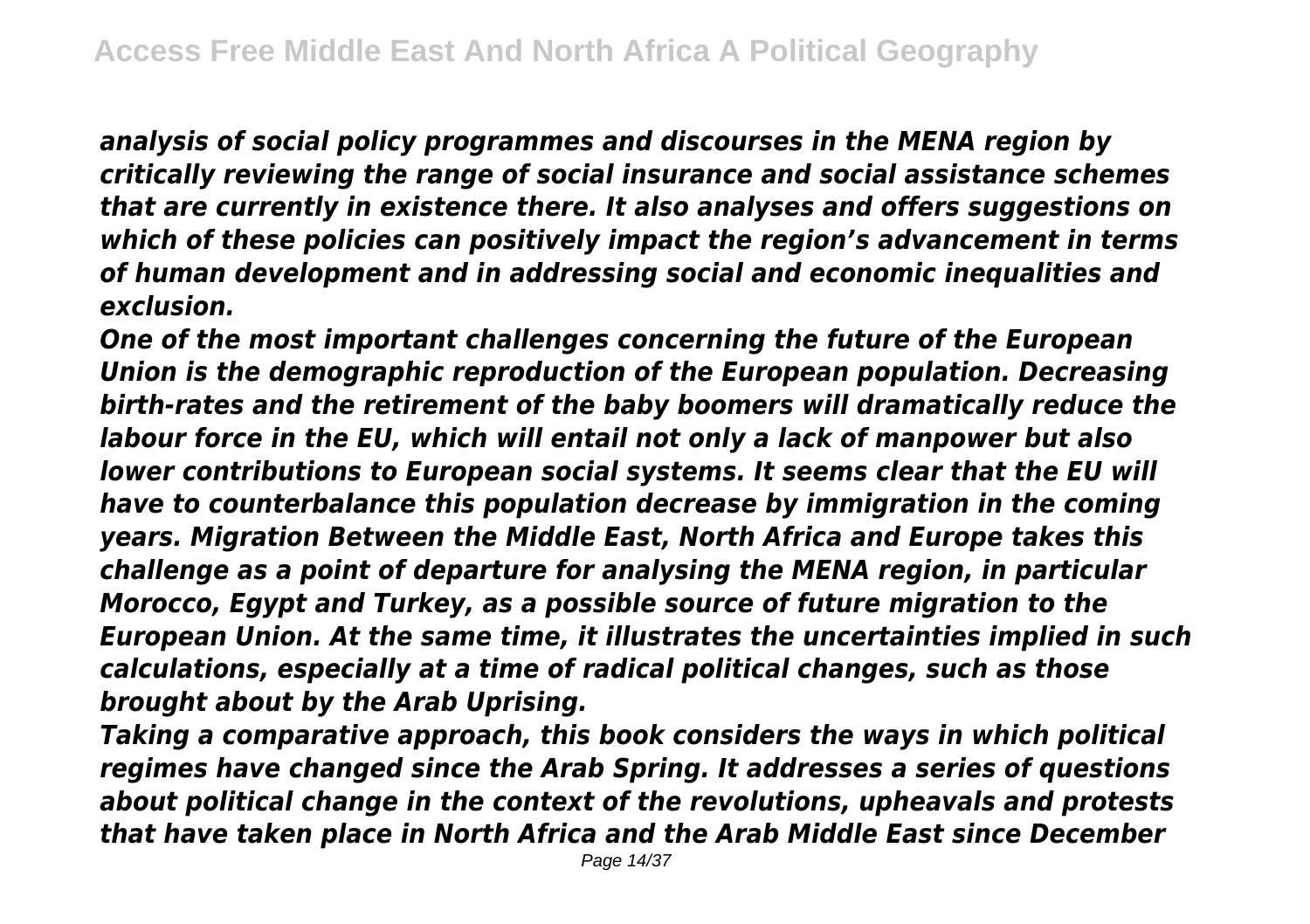*2010, and looks at the various processes have been underway in the region: democratisation (Tunisia), failed democratic transitions (Egypt, Libya and Yemen), political liberalisation (Morocco) and increased authoritarianism (Bahrain, Kuwait, Syria). In other countries, in contrast to these changes, the authoritarian regimes remain intact (Saudi Arabia, Qatar, Arab United Emirates. This book explores the body and the production process of popular culture in, and on, the Middle East and North Africa, Turkey, and Iran in the first decade of the 21st century, and up to the current historical moment. Essays consider gender, racial, political, and cultural issues in film, cartoons, music, dance, photo-tattoos, graphic novels, fiction, and advertisements. Contributors to the volume span an array of specializations ranging across literary, postcolonial, gender, media, and Middle Eastern studies and contextualize their views within a larger historical and political moment, analyzing the emergence of a popular expression in the Middle East and North Africa region in recent years, and drawing conclusions pertaining to the direction of popular culture within a geopolitical context. The importance of this book lies in presenting a fresh perspective on popular culture, combining media that are not often combined and offering a topical examination of recent popular production, aiming to counter stereotypical representations of Islamophobia and otherness by bringing together the perspectives of scholars from different cultural backgrounds and disciplines. The collection shows that popular culture can effect changes and alter perceptions and stereotypes, constituting an area where people of different ethnicities, genders, and*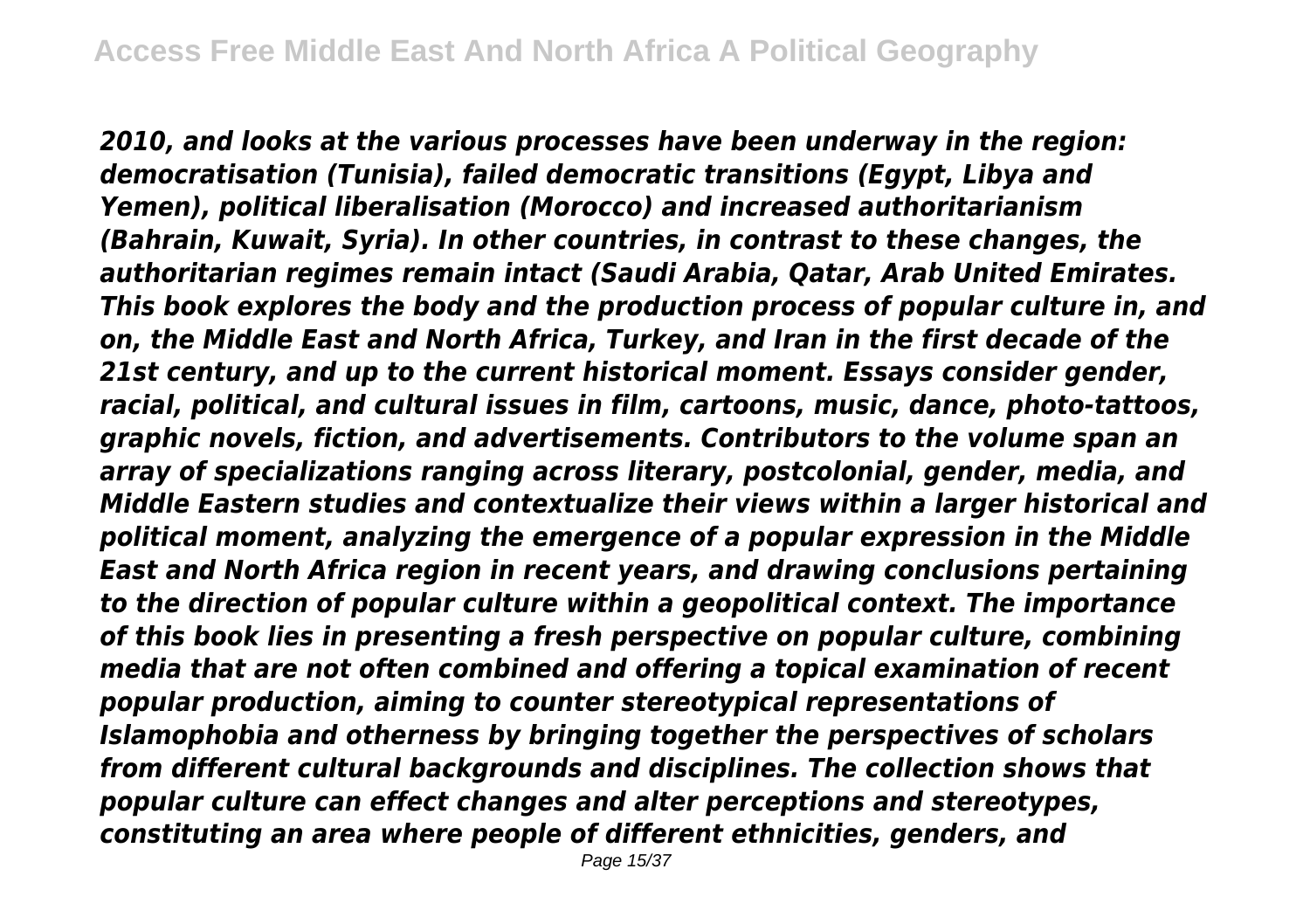#### *orientations can find common grounds for expression and connection. Expectations and Aspirations The Middle East and North Africa 2019 Structures, Vulnerabilities, and Forces Reflections Food Insecurity and Revolution in the Middle East and North Africa World Boundaries*

#### *Climate Change Law and Policy in the Middle East and North Africa Region*

Hydroclimatic Extremes in the Middle East and North Africa: Assessment, Attribution and Socioeconomic Impacts focuses on assessing the current situation of hydroclimatic extremes in the MENA region, with particular emphasis on dry and wet extreme events. The results of the rapidly changing atmospheric and oceanic situations of these extremes will be addressed, presenting examples for the environmental, socioeconomic, and cultural impacts of these events in the region and evaluating the current ability to monitor and adapt to such events, as well as exploring the potential use of advanced geospatial techniques in improving current understanding of these extreme events. The book utilizes a multidisciplinary approach with various state-of-the-art methods, approaches, and analytical techniques in environmental, meteorological, and hydrological sciences, providing case studies from the Middle East and North Africa region. It will provide a solid basis for scientists to assess the validation of several research methods in the region and may be applicable to other regions as climate change continues to cause increasing aridity worldwide. The case studies presented will reflect the multifaceted character of hydrometeorological extremes in the region, with representative examples for the environmental, socioeconomic and cultural impacts of climate change. Hydroclimatic Extremes in the Middle East and Page 16/37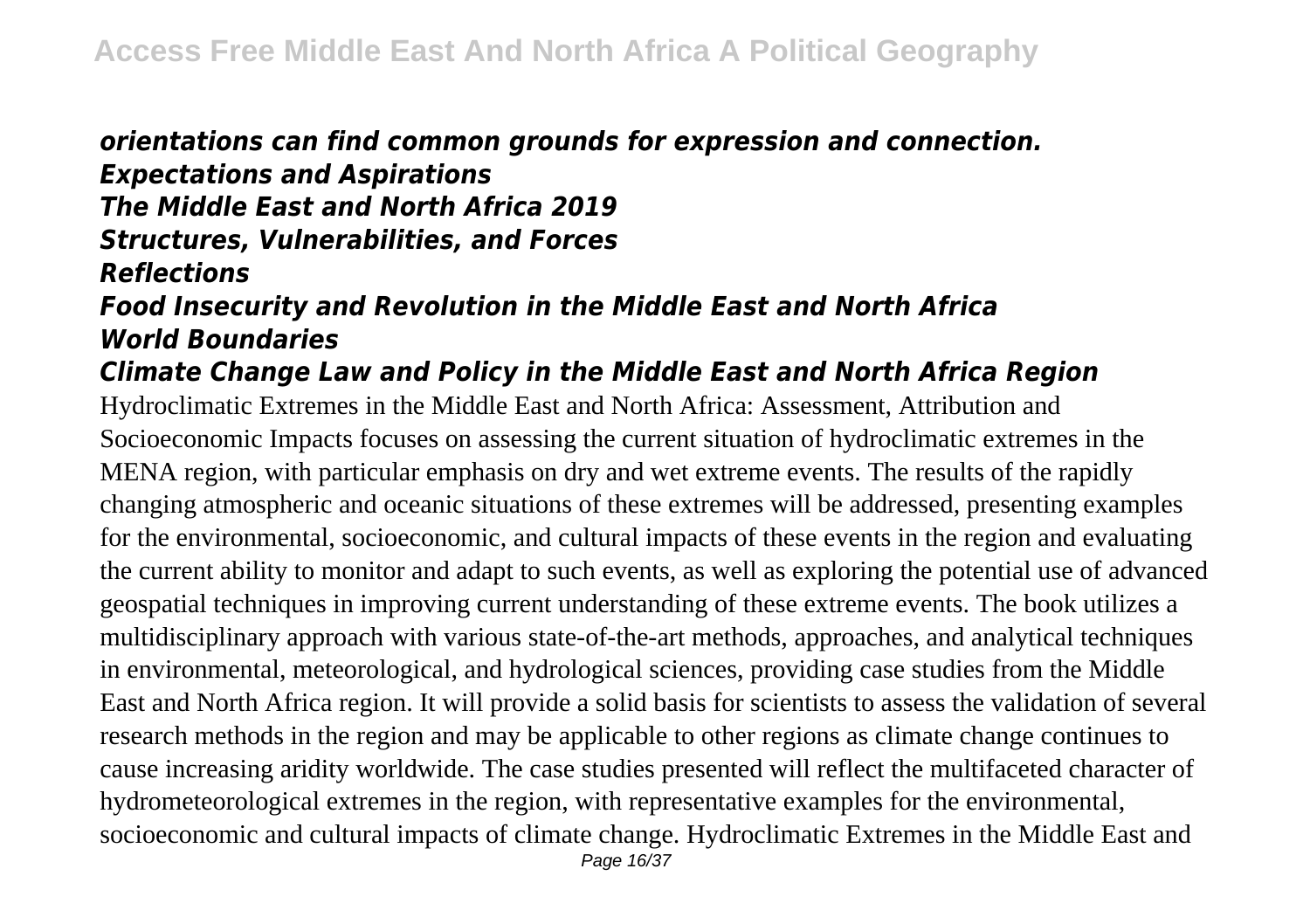### **Access Free Middle East And North Africa A Political Geography**

North Africa: Assessment, Attribution and Socioeconomic Impacts is a valuable source of information for climatologists, meteorologists, hydrologists, agronomists, geographers, and water resource scientists, providing a solid basis of knowledge on how recent climate change impacts hydroclimatic extreme events in one of the driest regions worldwide, opening new avenues for future research. Thoroughly details the effects of climate variability in the Middle East and North Africa region, a hotspot region of climate change vulnerability Examines changes in hydroclimatic extremes at different spatial scales, ranging from local assessments to investigations that cover the entire region Provides a comprehensive assessment of hydrometeorological feedback to current and future climate change in the MENA region Fills the current gap in the literature concerning the response of arid and semi-arid regions to climate change, with particular emphasis on the MENA region Assesses future changes in hydroclimatic extremes in the region under different scenarios of greenhouse gas emissions Water has always been a source of risks and opportunities in the Middle East and North Africa. Yet rapidly changing socioeconomic, political, and environmental conditions make water security a different, and more urgent, challenge than ever before. This report shows that achieving water security means much more than coping with water scarcity. It means managing water resources in a sustainable, efficient, and equitable way. It also involves delivering water services reliably and affordably, to reinforce relationships between service providers and water users and contribute to a renewed social contract. Water security also entails mitigating water-related risks such as floods and droughts. Water security is an urgent target, but it is also a target within reach. A host of potential solutions to the region's water management challenges exist. To make these solutions work, clear incentives are needed to change the way water is managed, conserved, and allocated. To make these solutions work, countries in the region will also need to better engage water users, civil society, and youth. The failure of policies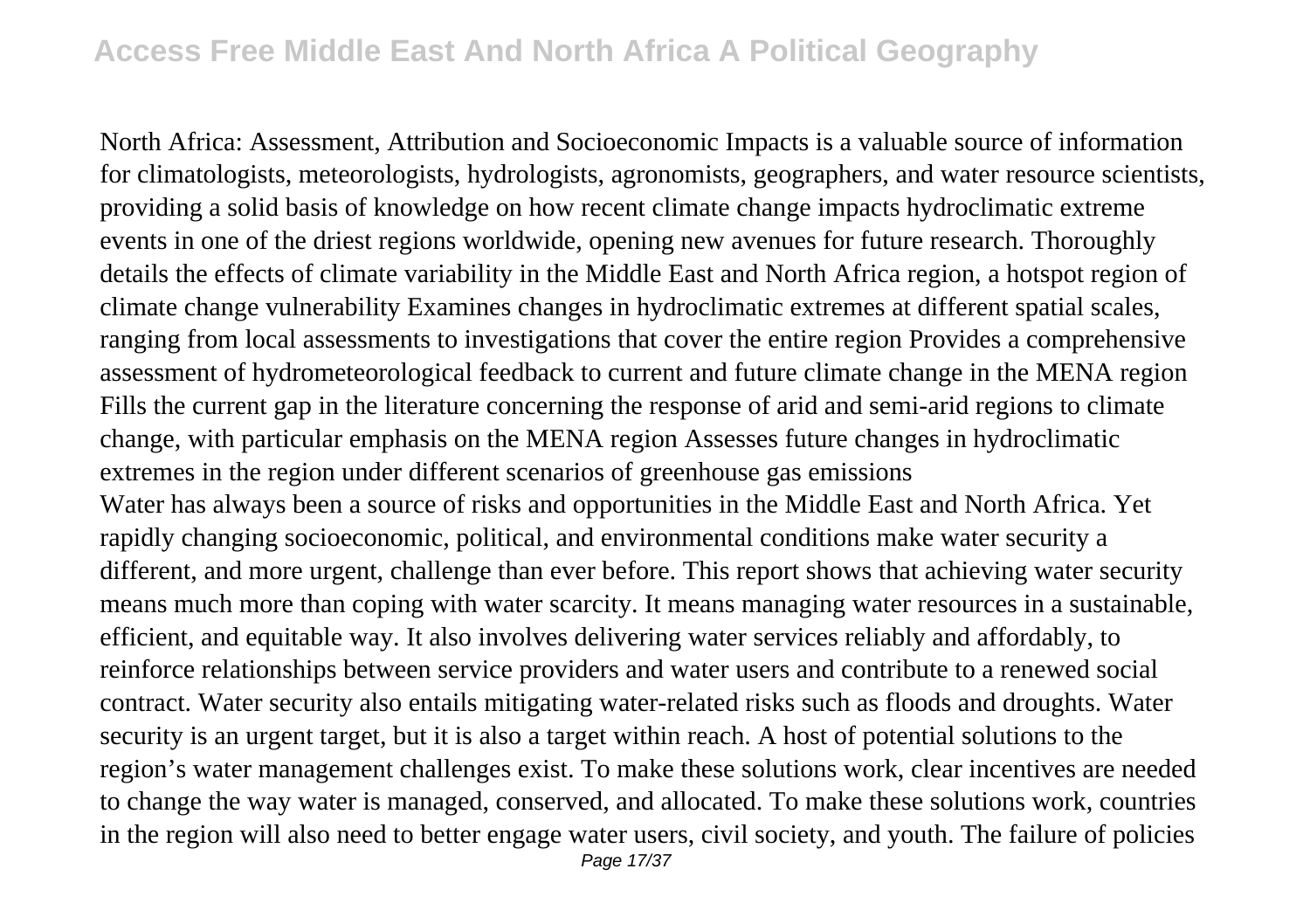to address water challenges can have severe impacts on people's well-being and political stability. The strategic question for the region is whether countries will act with foresight and resolve to strengthen water security, or whether they will wait to react to the inevitable disruptions of water crises. Critical examinations of efforts to make governments more efficient and responsive Political upheavals and civil wars in the Middle East and North Africa (MENA) have obscured efforts by many countries in the region to reform their public sectors. Unwieldy, unresponsive—and often corrupt—governments across the region have faced new pressure, not least from their publics, to improve the quality of public services and open up their decisionmaking processes. Some of these reform efforts were under way and at least partly successful before the outbreak of the Arab Spring in 2010. Reform efforts have continued in some countries despite the many upheavals since then. This book offers a comprehensive assessment of a wide range of reform efforts in nine countries. In six cases the reforms targeted core systems of government: Jordan's restructuring of cabinet operations, the Palestinian Authority's revision of public financial management, Morocco's voluntary retirement program, human resource management reforms in Lebanon, an e-governance initiative in Dubai, and attempts to improve transparency in Tunisia. Five other reform efforts tackled line departments of government, among them Egypt's attempt to improve tax collection and Saudi Arabia's work to improve service delivery and bill collection. Some of these reform efforts were more successful than others. This book examines both the good and the bad, looking not only at what each reform accomplished but at how it was implemented. The result is a series of useful lessons on how public sector reforms can be adopted in MENA.

A comprehensive country-by-country examination of the history, domestic politics, and foreign policies of the Middle East and North Africa.

After the Arab Spring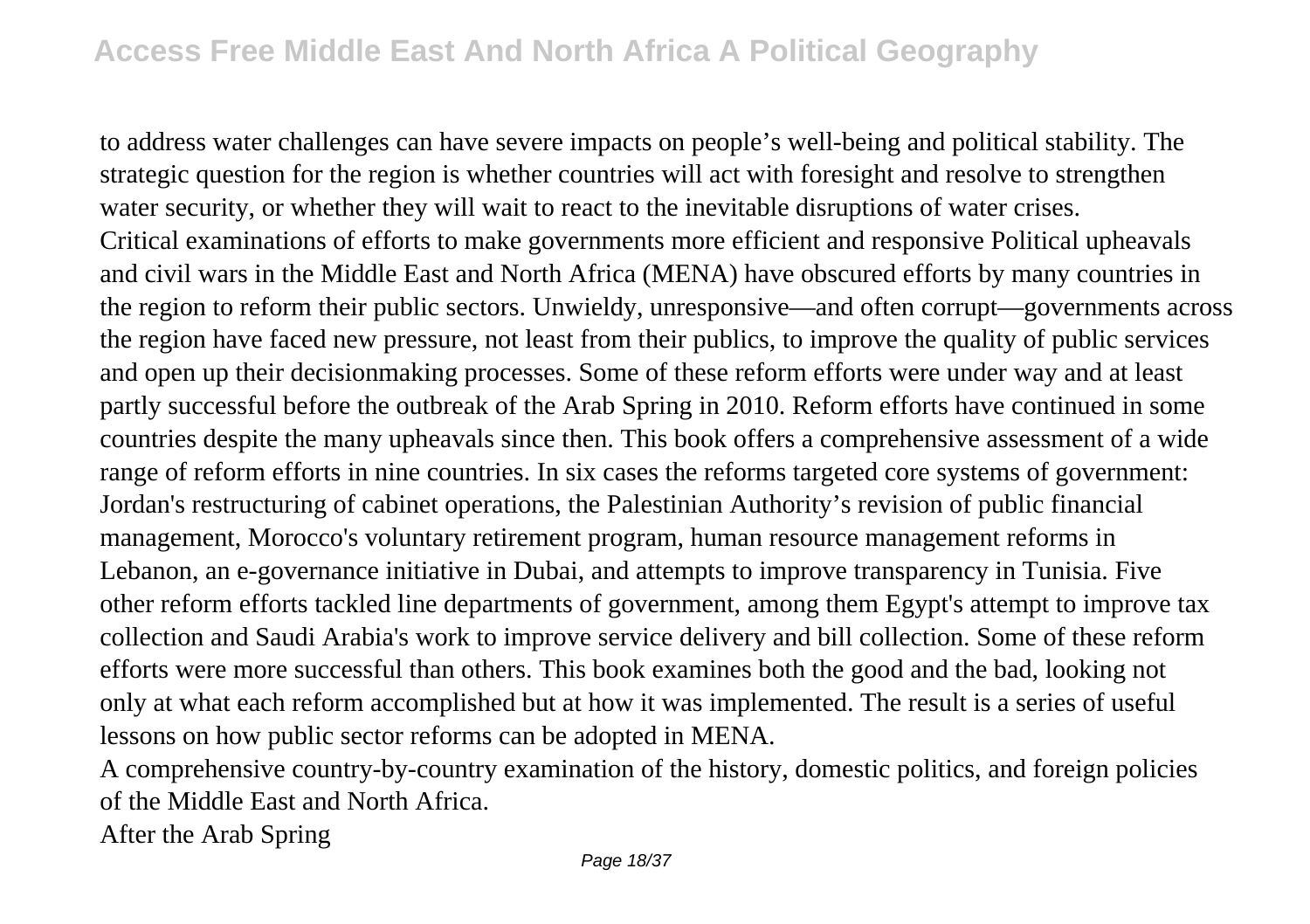Entering the 21st Century Russia in the Middle East and North Africa Water Security in the Middle East and North Africa Middle East and North Africa Women in the Middle East and North Africa Water on Sand The Middle East and North Africa 2019The Oxford Handbook of Contemporary Middle-Eastern and North African HistoryOxford University Press, USA Middle East and North Africa Investment Policy Perspectives highlights the considerable progress in investment policies made by the region's governments over the past decade. Yet, the reform momentum needs to be

sustained and deepened for the benefits of investment to be shared with society at large and for growth to be sustainable, particularly in the context of the COVID-19 pandemic and resulting global economic upheaval. This book examines the regime changes in Iraq and Libya to unravel the complexity of statebuilding in countries emerging from authoritarianism and conflict in the Middle East and North Africa (MENA) region. Framed in a

comparative study of post-2003 Iraq and post-2011 Libya, the book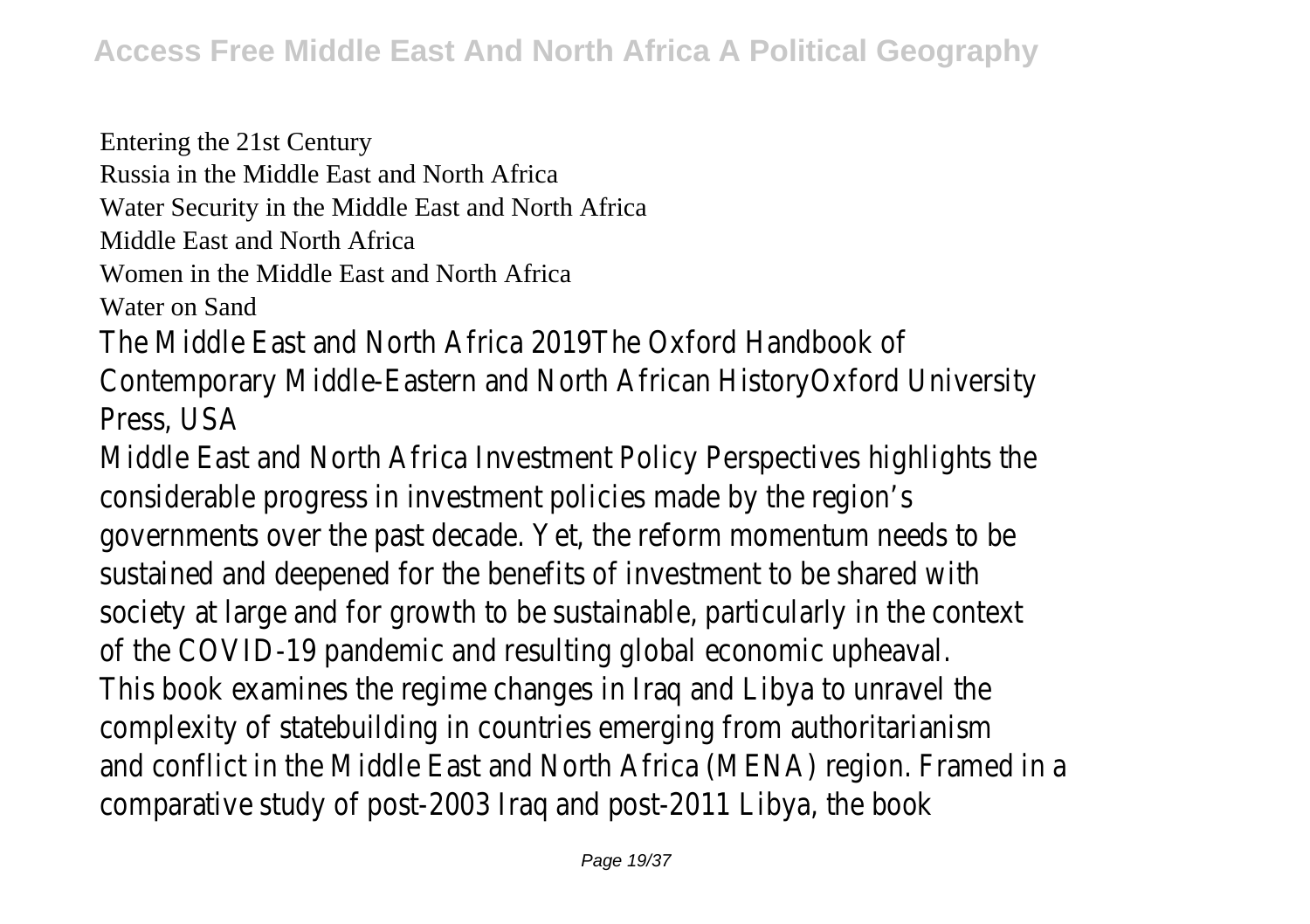examines changes in key state dimensions – representation and political authority, security, and wealth creation and distribution – in a continuous dialogue with past trajectories in these two countries. To grasp the nature and degree of these changes, the mechanisms of state formation are explored in light of a statebuilding agenda that, in its application from Iraq to Libya, has adapted to different political prerogatives. The analysis of Iraq and Libya serves the book's ultimate goal to address the debate on statebuilding from a regional (MENA) perspective and to lay the ground for the study of other contemporary cases undergoing radical and violent process of changes, such as in Syria and Yemen. The book grapples with problems associated with the difficult process of transition from authoritarianism through conflict and towards peace by focusing on the state, its structure and function. The work is informed by a large quantity of materials collected over the past five years, including secondary literature, policy papers and reports, and semi-structured interviews with key informants on Iraq and Libya. This book will be of much interest to students of statebuilding, Middle Eastern studies, peace and conflict studies, and International Relations in general.

Climate Change Law and Policy in the Middle East and North Africa Region<br>Page 20037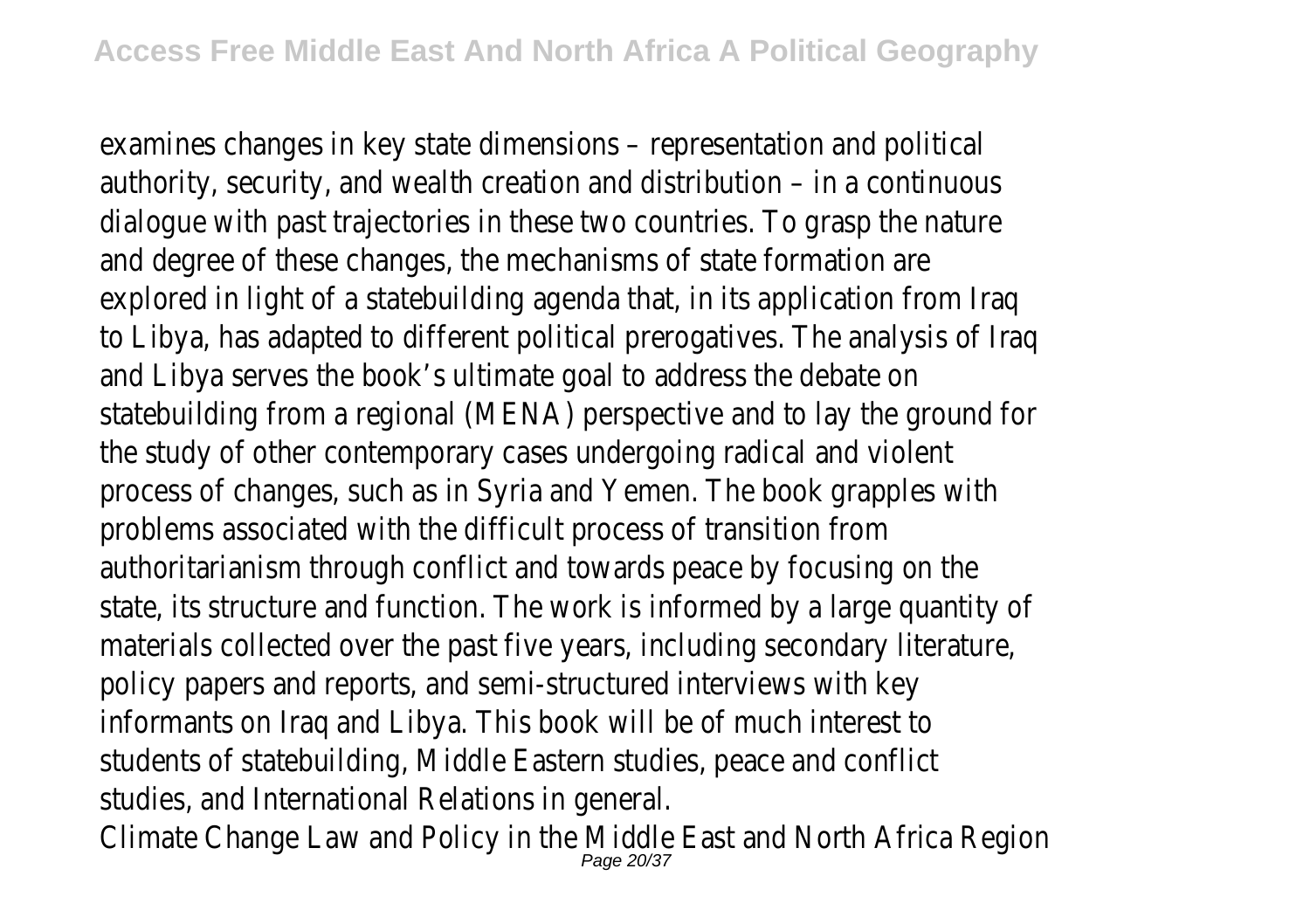provides an in-depth and authoritative examination of the guiding principles of climate change law and policy in the MENA region. This volume introduces readers to the latest developments in the regulation of climate change across the region, including the applicable legislation, institutions, and key legal innovations in climate change financing, infrastructure development, and education. It outlines participatory and bottom-up legal strategies—focusing on transparency, accountability, gender justice, and other human rights safeguards—needed to achieve greater coherence and coordination in the design, approval, financing, and implementation of climate response projects across the region. With contributions from a range of experts in the field, the collection reflects on how MENA countries can advance existing national strategies around climate change, green economy, and low carbon futures through clear and comprehensive legislation. Taking an international and comparative approach, this book will be of great interest to students, scholars, and practitioners who work in the areas of climate change, environmental law and policy, and sustainable development, particularly in relation to the MENA region.

A History in Documents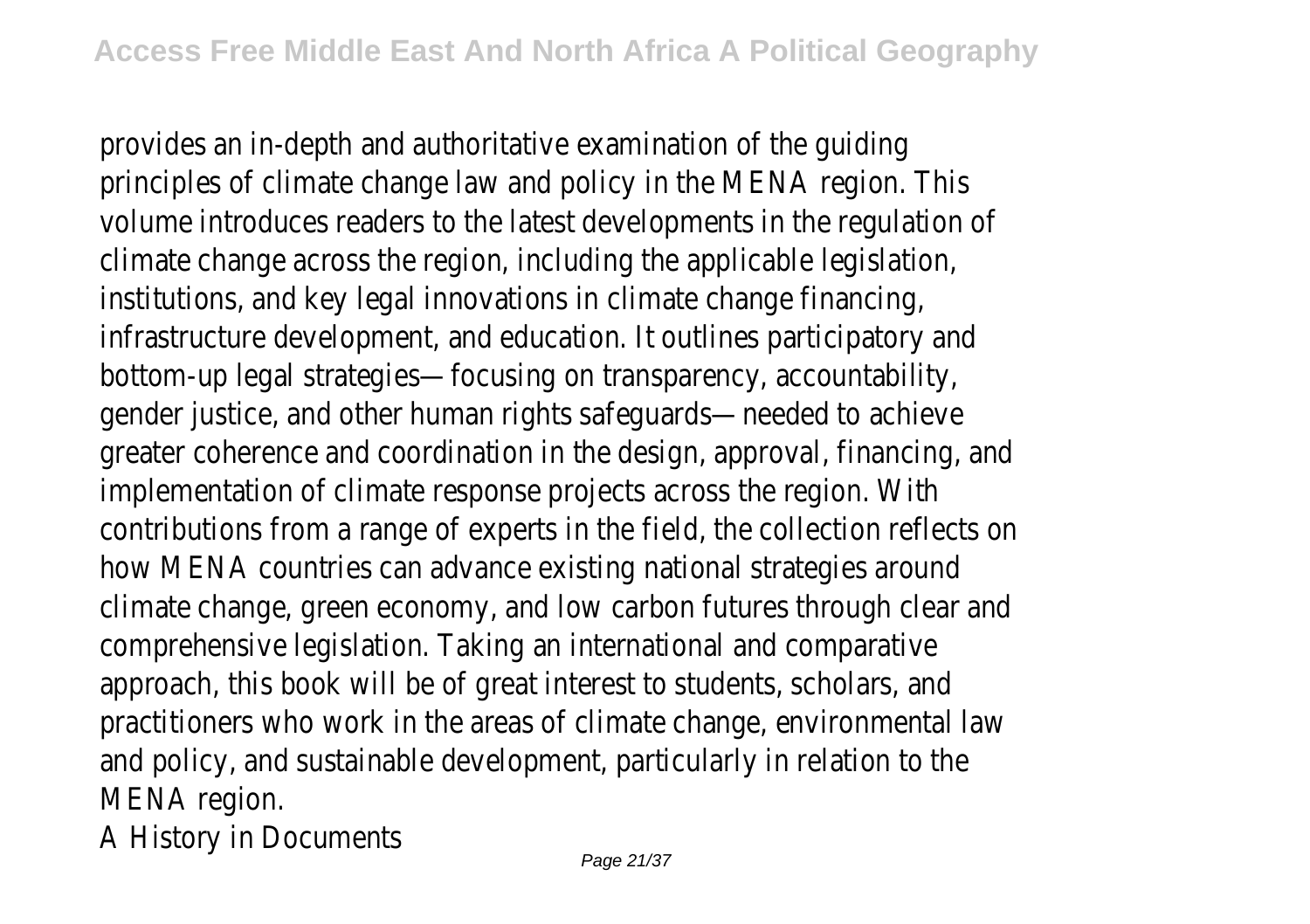Time for Action in the Middle East and North Africa Jobs for Shared Prosperity The New Social Protection Paradigm and Universal Coverage State-Building in the Middle East and North Africa Contemporary Art of the Middle East and North Africa Restoring Women to History The Middle East and North Africa evidences the West's fascination with the Middle East as "different"and "exotic." It explores the scholarly tradition of Orientalism, an understanding of which will help readers understand the still-lingering fascination with and misunderstanding of the Middle East and its people, particularly those of Islamic faith. Reflections: Contemporary Art of the Middle East and North Africa brings together an extraordinary collection of work from the British Museum for the first time. The contemporary art of the Middle East and North Africa is rich and vibrant. Whether living in their countries of birth or in diaspora, the featured artists are part of the globalised world of art. Here we see artists responding to and making work about their present, histories, traditions and cultures, reflecting on a part of the world that has experienced extraordinary change in living memory.The British Museum has been acquiring the work of Middle Eastern and North African artists since the 1980s, and the collection principally works on paper - is one of the most extensive in the public sphere. Collected Page 22/37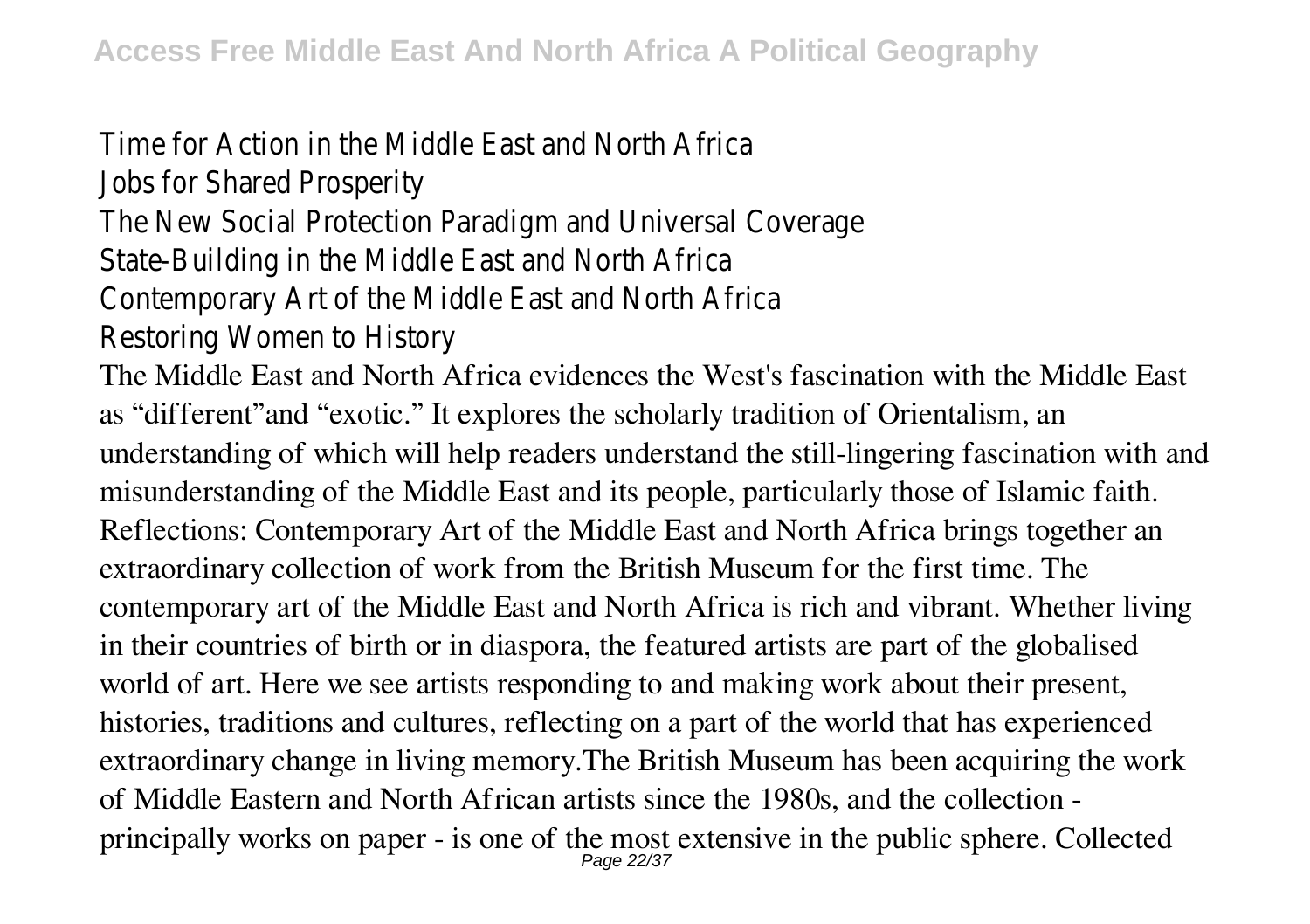within the context of a museum of history, the works offer insights into the nature of civil societies, the complex politics of the region, and cultural traditions in their broadest sense, from the relationship with Islamic art, to the deep engagement with literature.The introduction to the book by curator Venetia Porter explores the history of the collection and the works included. The essential framework for understanding the politics and context within which the artists are working is provided by Charles Tripp's essay. The works are grouped into seven chapters, each beginning with a short introduction. The authors explore the selection within themes such as faith, abstraction and the female gaze. Describes changes in women's lives from ancient times to the last two centuries, and discusses how an expanding Islam both changed and was influenced by local customs Environmental factors in the Middle East and North Africa (MENA) have played a crucial role in the historical and social development of the region. The book delves into a broad set of historical literature from the past 15,000 years that neglected to consider environmental factors to their full effect. Beyond the broad historic analysis, the chapters derive conclusions for today's debate on whether climate change leads to more social conflict and violence. Introducing a theoretical framework focused on adaptive cycling, this book probes and refines the role of climate in ancient and modern political-economic systems in the MENA region. It also underscores just how bad the 21st-century environment may become thanks to global warming. While the MENA region may not Page 23/37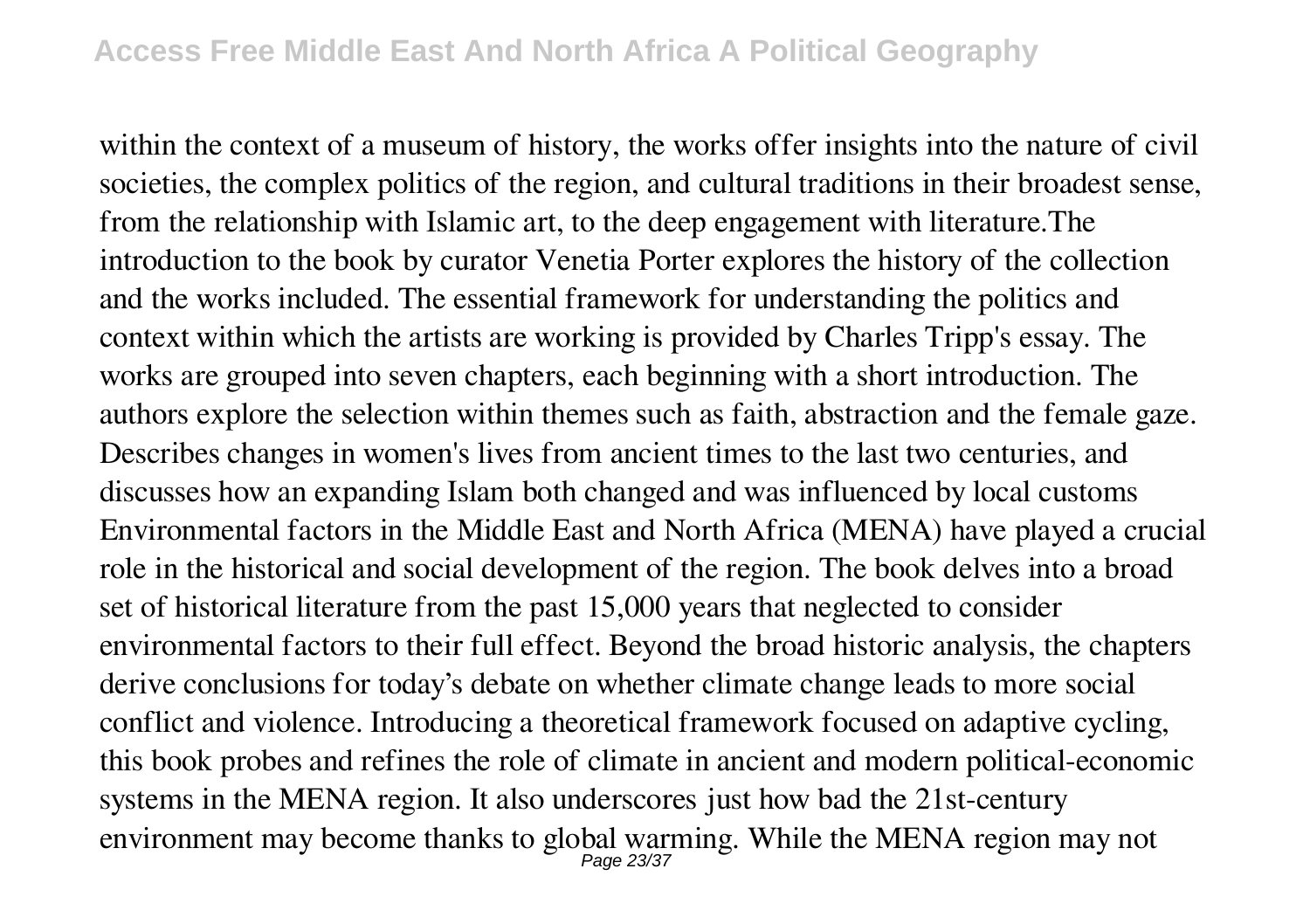survive the latest onslaught of deteriorating climate, there is also some interest in how a region that once led the world in introducing all sorts of innovations thousands of years ago has evolved into a contemporary setting characterized by traditional conservatism, poverty, and incessant strife. Emphasizing regional dynamics, the book's central question deals with the role of climate change in the rise and decline of the MENA region. The book will be a key resource to students and readers interested in global warming, including academics and policymakers.

Beyond Scarcity

The Oxford Handbook of Contemporary Middle-Eastern and North African History Climate, Culture, and Conflicts

A Postcolonial Outlook

Agrarian Questions in Egypt and Tunisia

Statebuilding in the Middle East and North Africa

Lessons of Experience for a Region in Transition

*This handbook is currently in development, with individual articles publishing online in advance of print publication. At this time, we cannot add information about unpublished articles in this handbook, however the table of contents will continue to grow as additional articles pass through the review process and are added to the site. Please note that the online* Page 24/37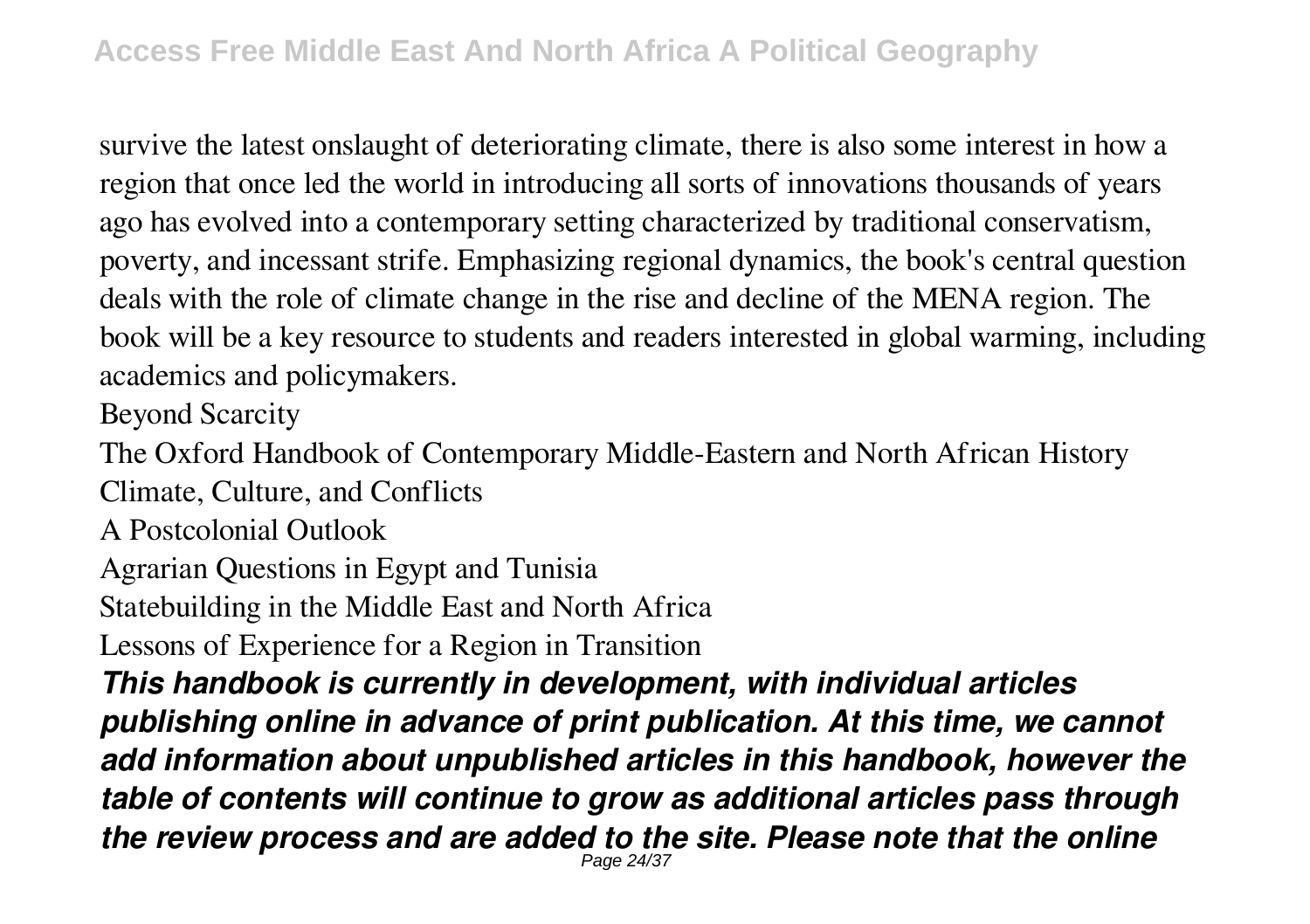*publication date for this handbook is the date that the first article in the title was published online.*

*This new textbook explores the societies and populations of the Middle East and North Africa. Presenting original chapters written by the world's leading Middle East scholars, it analyzes the social fabric of the region's varied countries to uncover the organizing structures, human vulnerabilities, and dynamic forces that shape everyday lives. The volume can be used in conjunction with The Government and Politics of the Middle East and North Africatextbook for a comprehensive overview of the region. Whether used as a companion text or a standalone volume, this work provides the historical and cultural context necessary for understanding the peoples inhabiting Arab world, Israel, Turkey, and Iran, since the earlytwentieth century. Linking past to present to future, it also ascertains the ongoing developmental trajectories of these societies, including their overall stability and prosperity. The chapters are clearly structured, and contain insightful case studies, illustrative photographs, and visualized data. They also end with discussion questions and annotated bibliographies to help spark further research. Among the rich topics covered are the following: Rural life Civil society and personal identities* Page 25/37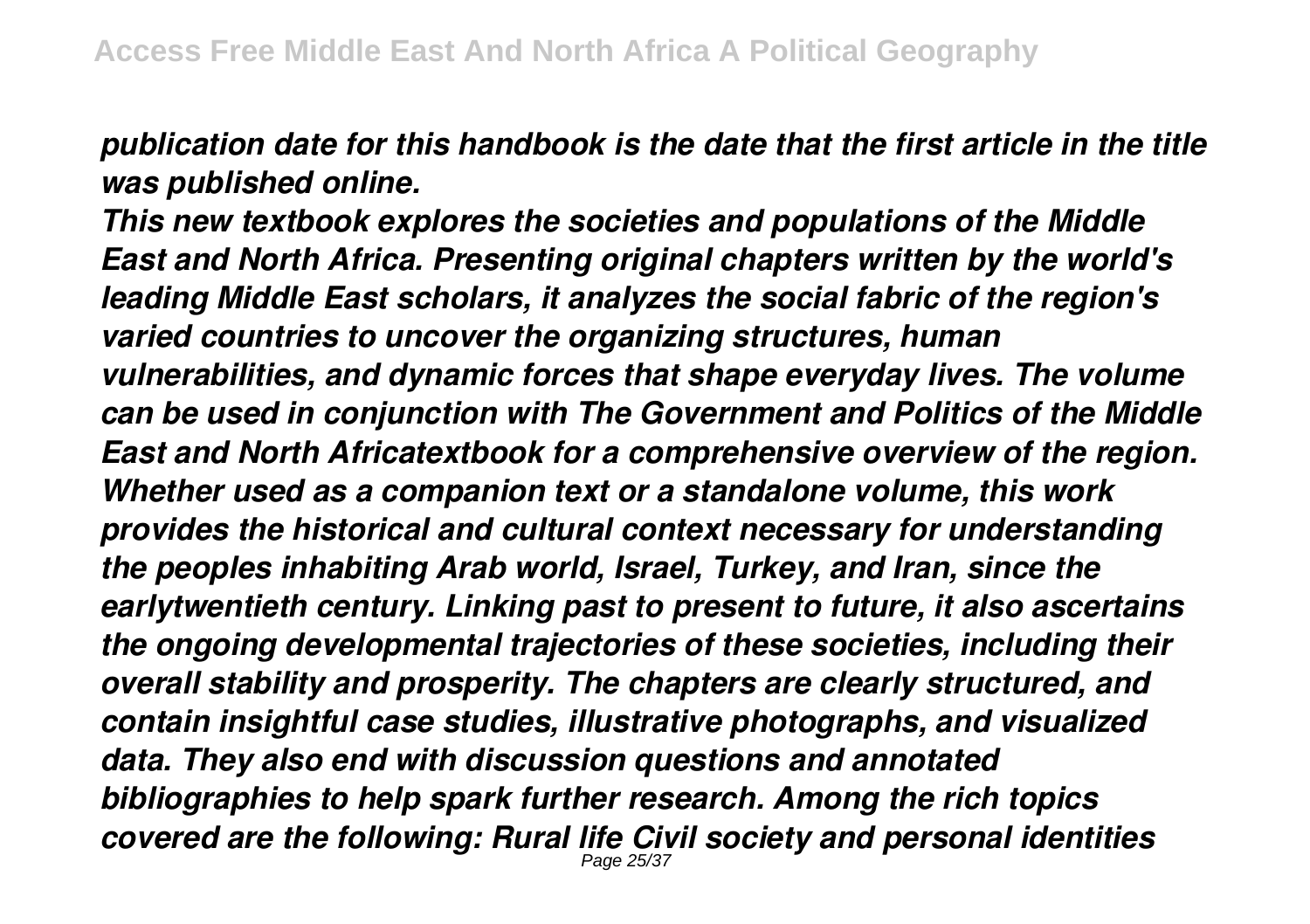*Economic challenges, oil legacies, environmental harm Religious movements, women and gender, and youth politics. The Societies of the Middle East and North Africais written in an accessible way, prioritizing social, cultural and economic dimensions. As such this textbook provides a comprehensive introduction to the field and will be invaluable to students of Middle Eastern politics and society, as well as sociology, history, economics and anthropology. tructured, and contain insightful case studies, illustrative photographs, and visualized data. They also end with discussion questions and annotated bibliographies to help spark further research. Among the rich topics covered are the following: Rural life Civil society and personal identities Economic challenges, oil legacies, environmental harm Religious movements, women and gender, and youth politics. The Societies of the Middle East and North Africais written in an accessible way, prioritizing social, cultural and economic dimensions. As such this textbook provides a comprehensive introduction to the field and will be invaluable to students of Middle Eastern politics and society, as well as sociology, history, economics and anthropology. ciology, history, economics and anthropology.*

*Middle East and North Africa brings together some of today's most* Page 26/37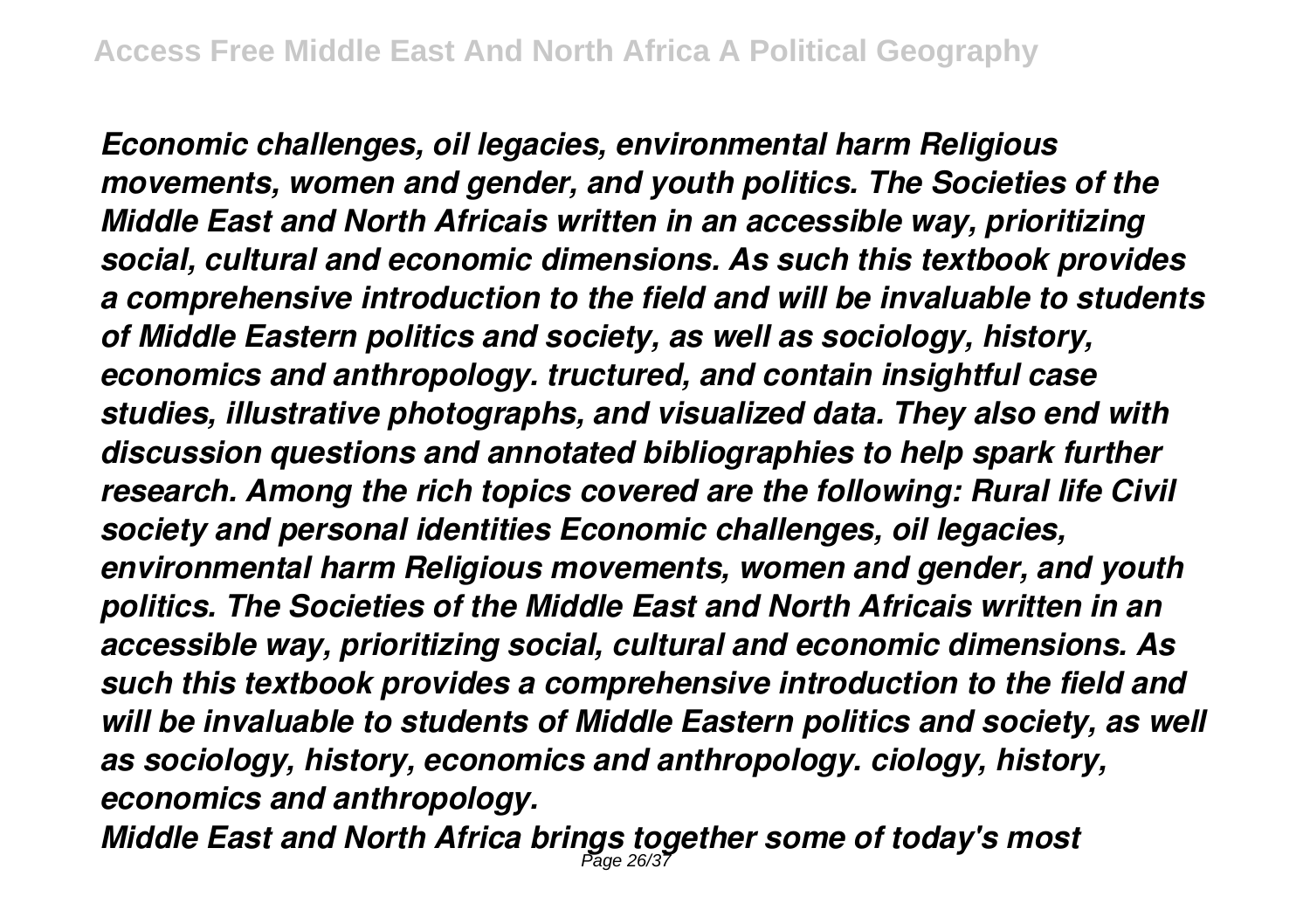*influential analysts of a region which from colonial times to the present has seen great territorial change.*

*After decades of intense interest and rivalry with the USA, the end of the Cold War and the dismantling of the USSR officially marked a period of significant retreat of Russia from the Middle East and North Africa (MENA). However, with Russia's economic recovery and the entrenchment of President Vladimir Putin, Russia's interest in the region has risen anew. Once again seen as a battleground to contest US hegemony, Russia has expanded its political, military and (to a lesser extent) economic relationships across the region. Most apparent in the military intervention in Syria, Russia has also been engaged with traditional rivals Iran, Saudi Arabia and Turkey, stepping into the vacuum left by the US Obama Administration. Is Russia's reengagement part of a strategy, or is it mere opportunism? Authors with different backgrounds, experiences and origins examine this question via an analysis of the historical drivers of Russian interest in the MENA region and the factors underlying current Russian policies.*

*Shocks and Rivalries in the Middle East and North Africa Medieval and Modern History*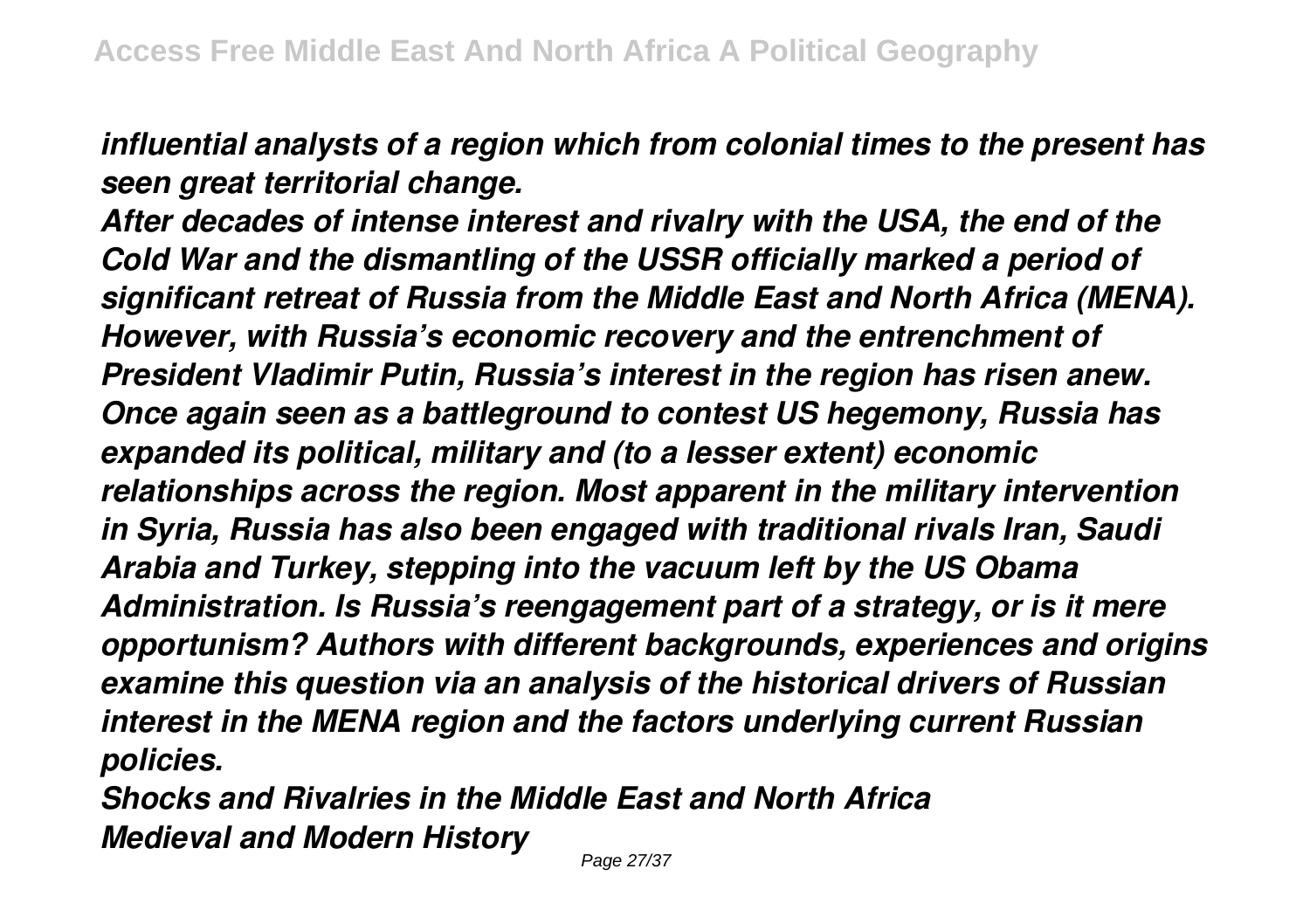# *Governance in the Middle East and North Africa Corruption and Informal Practices in the Middle East and North Africa A Photographic Guide Birds of Europe, North Africa, and the Middle East Assessment, Attribution and Socioeconomic Impacts*

*With recent upheavals in the Middle East and North Africa, the eighth edition of The Government and Politics of the Middle East and North Africa has been thoroughly revised to provide a necessary, comprehensive and current examination of the domestic politics and foreign policies of this crucial region. A newly expanded introduction provides students with a comparative and thematic overview of the region, from its political regimes and electoral institutions to its economic and social concerns. Each chapter, written by an invited specialist, uses a common framework to explore the historical background, social and political environment, political structure and dynamics, and foreign policy of a country. Chapters are augmented by a country map, a box providing key facts, and an annotated bibliography summarizing the major literature. The eighth edition provides vital new considerations of the aftermath of the Arab Spring, the ongoing sectarian violence and rise of ISIS, and the growth of social forces like youth movements and women's rights groups. In addition, the inclusion of six new contributors brings fresh perspectives, ensuring that The Government and Politics of the Middle East and North Africa remains an essential guide to the region's political landscape.*

*The report analyzes key challenges for improving gender equality in the MENA region and provides* Page 28/37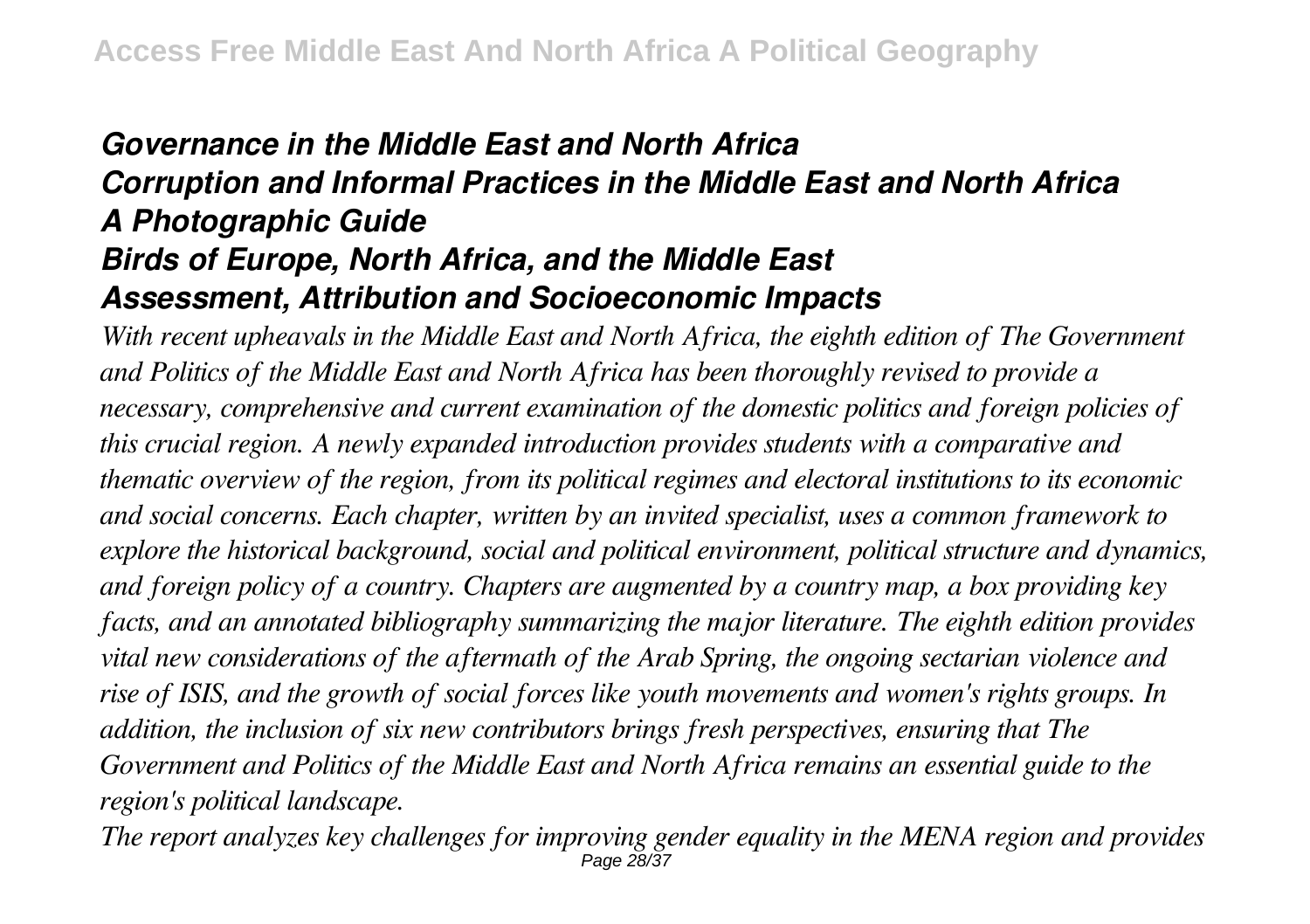*policy priorities that Governments could consider to address these challenges. By and large the critical areas are in improving economic and political participation of females.*

*The press is central to our understanding of the development of free speech, civil society, political life and cultural expression. This volume presents twelve detailed studies dealing with cases drawn from the Middle East and North Africa in the period before independence (c.1850-1950). Framed by an authoritative introduction these explore the emergence of this important medium, its practitioners and its function as a forum and agent in political, social and cultural life in the Middle East. In taking up this focus, the collection argues that the press is both a vector and an agent of history that facilitates entrée into the complex process of political, social and cultural transformation that the region was undergoing during this critical period.*

*"While very diverse in many respects, the Middle East and North Africa (MENA) countries nevertheless also share some common characteristics, including a number of important shared challenges for policymakers."The Middle East and North Africa region has great potential for economic growth and prosperity in the 21st century. Yet, this potential will not be realized unless governments and private sector leaders in the region forge partnerships for development. An indispensable resource for all those working within the international development community, especially within the Middle East and North Africa region, Trade Policy Developments in the Middle East and North Africa offers policy and institutional alternatives to help both parties achieve that goal.This volume describes and analyzes recent trade policy developments in the Middle East and North Africa. ContributorsDalmost all economists from the region Preview recent trends in*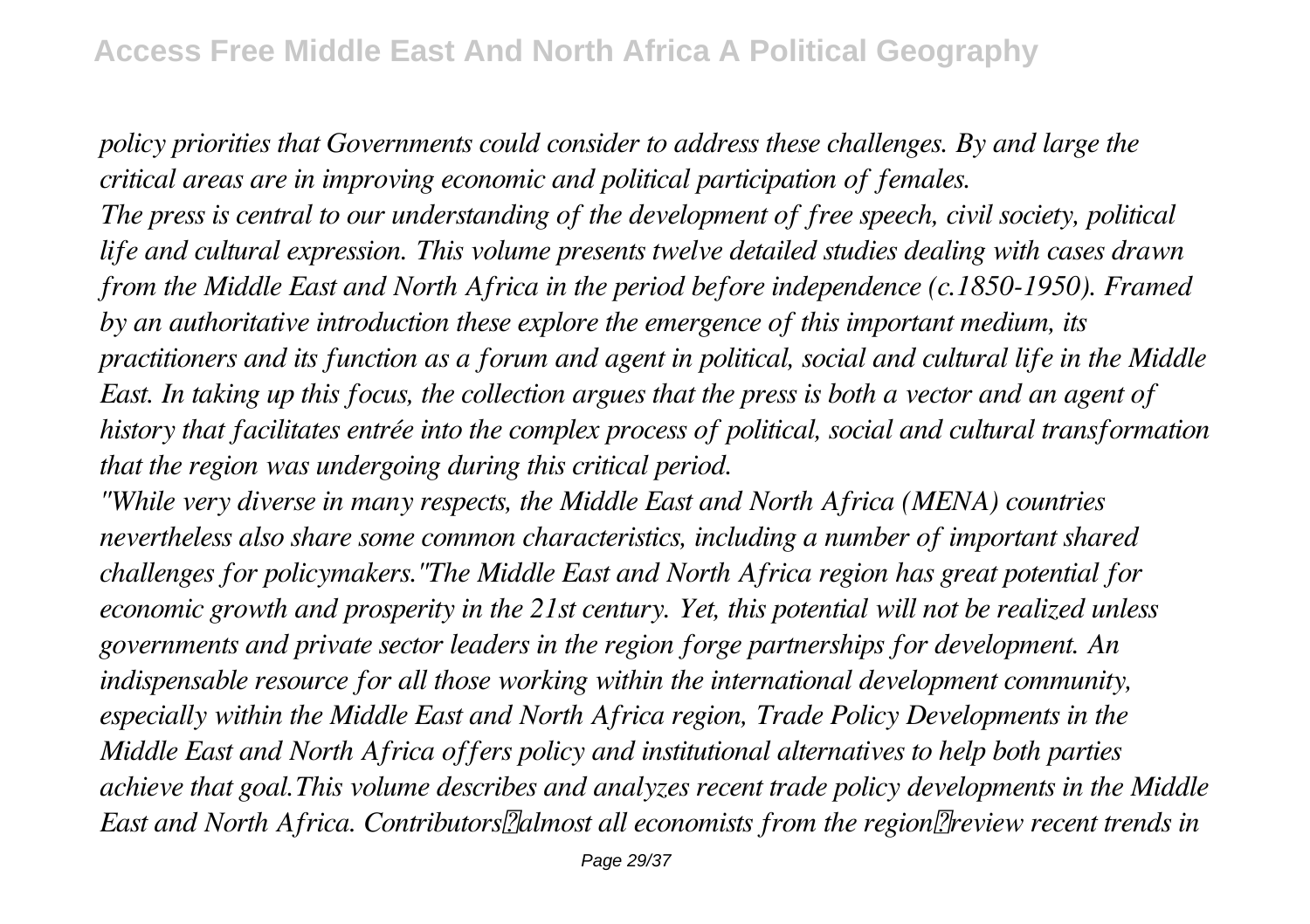*trade performance, assess current trade and investment regimes, and discuss some of the emerging microeconomic policy challenges that confront governments and firms seeking to export and trade. Topics addressed include the need and scope for using regional integration and economic free zones as a tool of development, mobilization of non-trade tax bases, efficient enforcement of product standards to ensure health and safety of citizens, and implementation of modern information technologies to facilitate customs clearance.This book is the second in a series from the Mediterranean Development Forum, a partnership of 10 Middle East and North Africa Region think tanks and the World Bank Institute. This volume will be of interest to development specialists, policymakers, and investors.*

*The Press in the Middle East and North Africa, 1850-1950 One Hundred Years of Nationalism, Religion and Politics Environmental Histories of the Middle East and North Africa Migration from the Middle East and North Africa to Europe Middle East and North Africa Investment Policy Perspectives Social Policy in the Middle East and North Africa Routledge Handbook on Tourism in the Middle East and North Africa This book investigates the pervasive problem of corruption across the Middle East and North Africa. Drawing on the specifics of the local context, the book explores how corruption in the region is actuated through informal practices that coexist and work in parallel to formal institutions. When informal practices become*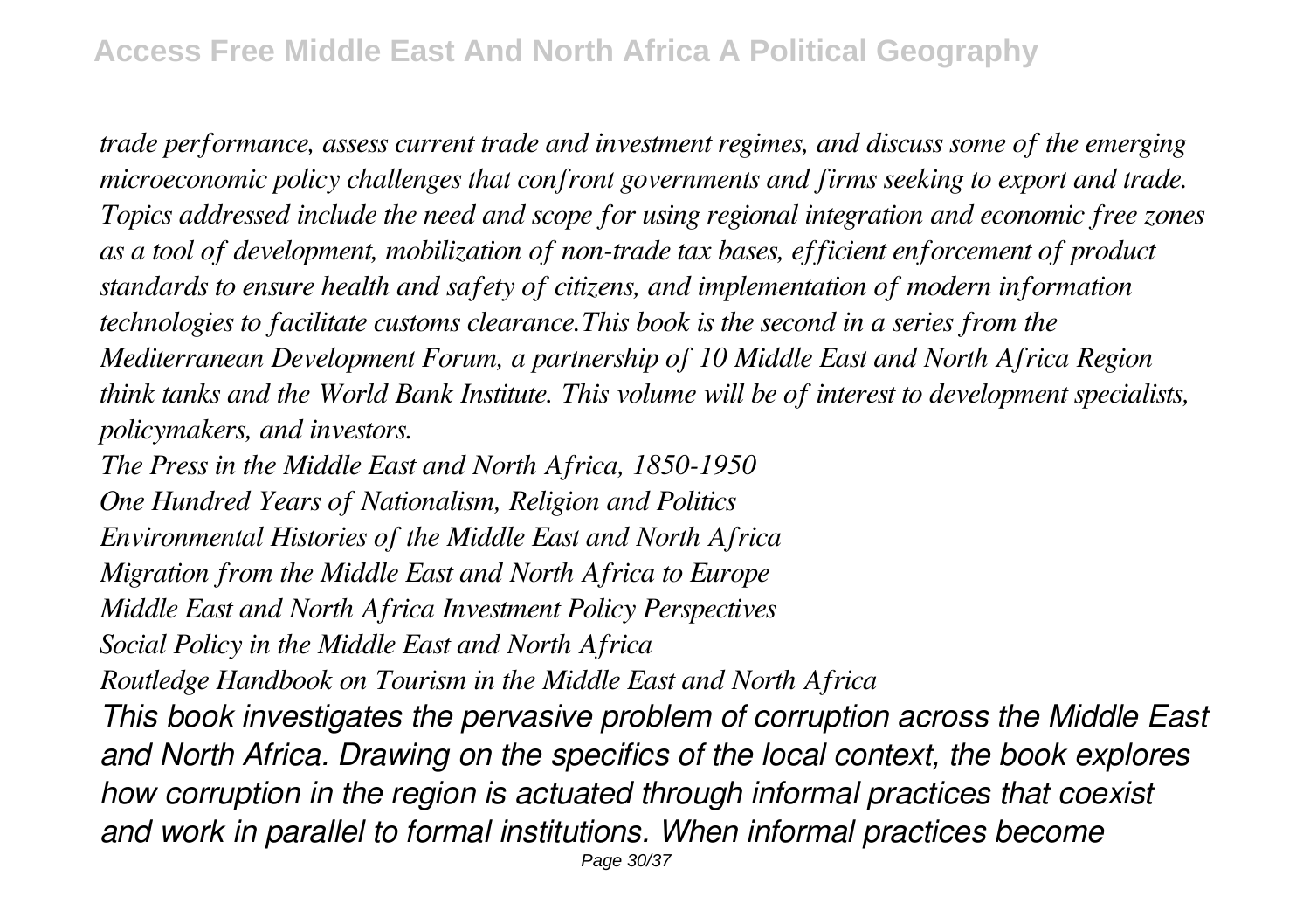*vehicles for corruption, they can have negative ripple effects across many aspects of society, but on the other hand, informal practices could also have the potential to be leveraged to reinforce formal institutions to help fight corruption. Drawing on a range of cases including Morocco, Lebanon, Turkey, Jordan, Tunisia or Israel the book first explores the mechanisms and dynamics of corruption and informal practices in the region, before looking at the successes and failures of anticorruption initiatives. The final section focuses on gender perspectives on corruption, which are often overlooked in corruption literature, and the role of women in the Middle East. With insights drawn from a range of disciplines, this book will be of interest to researchers and students across political science, philosophy, socio-legal studies, public administration, and Middle Eastern studies, as well as to policy makers and practitioners working in the region. Why have state-building projects across the MENA region proven to be so difficult for so long? Following the end of the Ottoman Empire in the early 1920s, the countries of the region began a violent and divisive process of state formation. But a century later, state-building remains inconclusive. This book traces the emergence and evolution of state-building across the MENA region and identifies the main factors that impeded its success: the slow end of the Ottoman Empire; the experience of colonialism; and the rise of nationalistic and religious* Page 31/37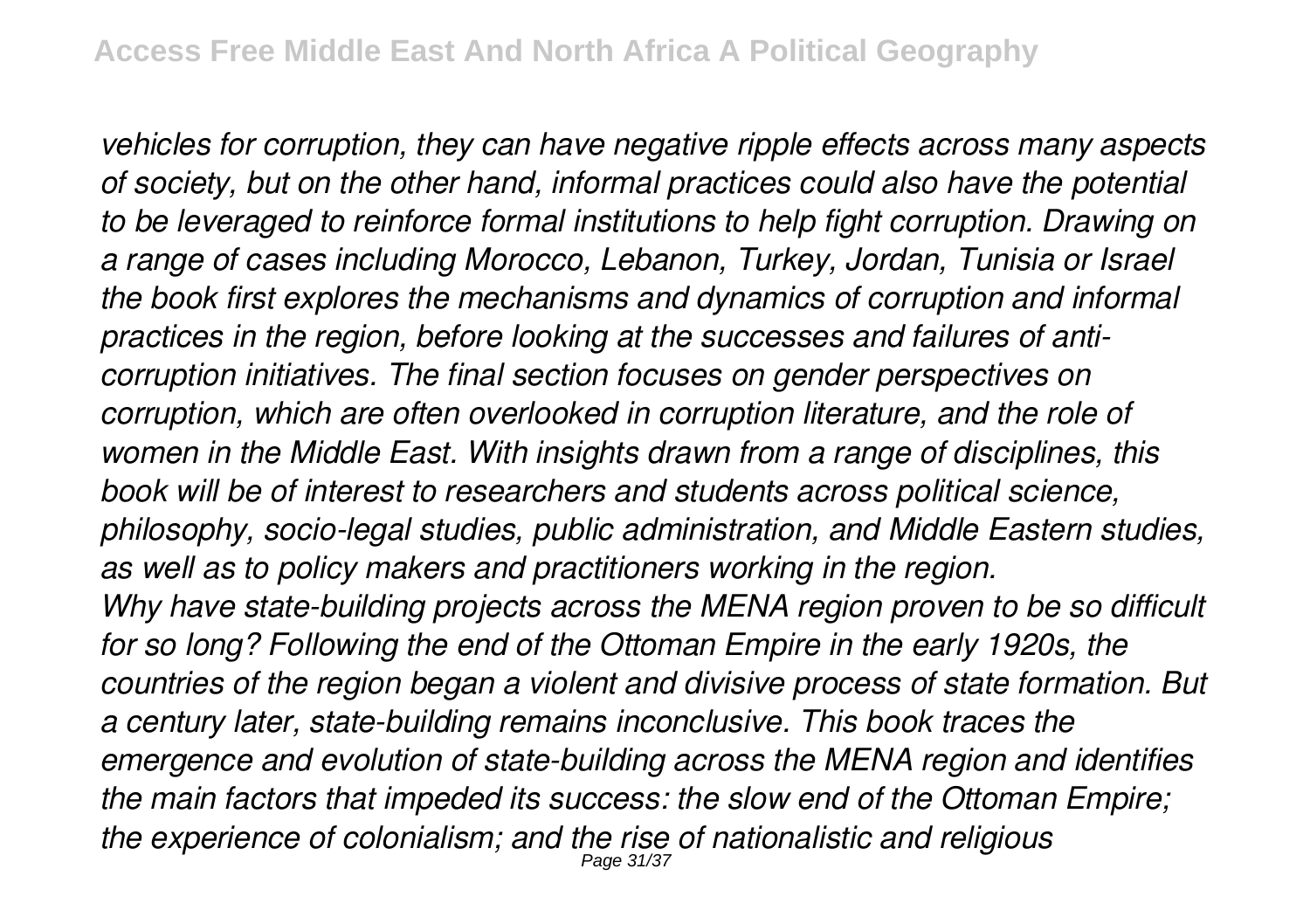*movements. The authors reveal the ways in which the post-colonial state proved itself authoritarian and formed on the model of the colonial state. They also identify the nationalist and Islamist movements that competed for political leadership across the nascent systems, enabling the military to establish a grip on the security apparatus and national economies. Finally, in the context of the Arab Spring and its conflict-filled aftermath, this book shows how external powers reasserted their interventionism. In outlining the reasons why regional states remained hollow and devoid of legitimacy, each of the contributors shows that recent conflicts and crises are deeply connected to the foundational period of one century ago. Edited by Mohammad-Mahmoud Ould Mohamedou, the volume features contributions by stellar scholars including Faleh Abdel Jabar, Lisa Anderson, Bertrand Badie, François Burgat, Benoit Challand, Ahmad Khalidi, Henry Laurens, Bruce Rutherford, Jordi Tejel and Ghassan Salamé. The Routledge Handbook on Tourism in the Middle East and North Africa examines the importance of tourism as a historical, economic, social, environmental, religious and political force in the Middle East and North Africa (MENA). It highlights the ecological and resource challenges related to water, desert environments, climate change and oil. It provides an in-depth analysis of the geopolitical conditions that have long determined the patterns of tourism* Page 32/37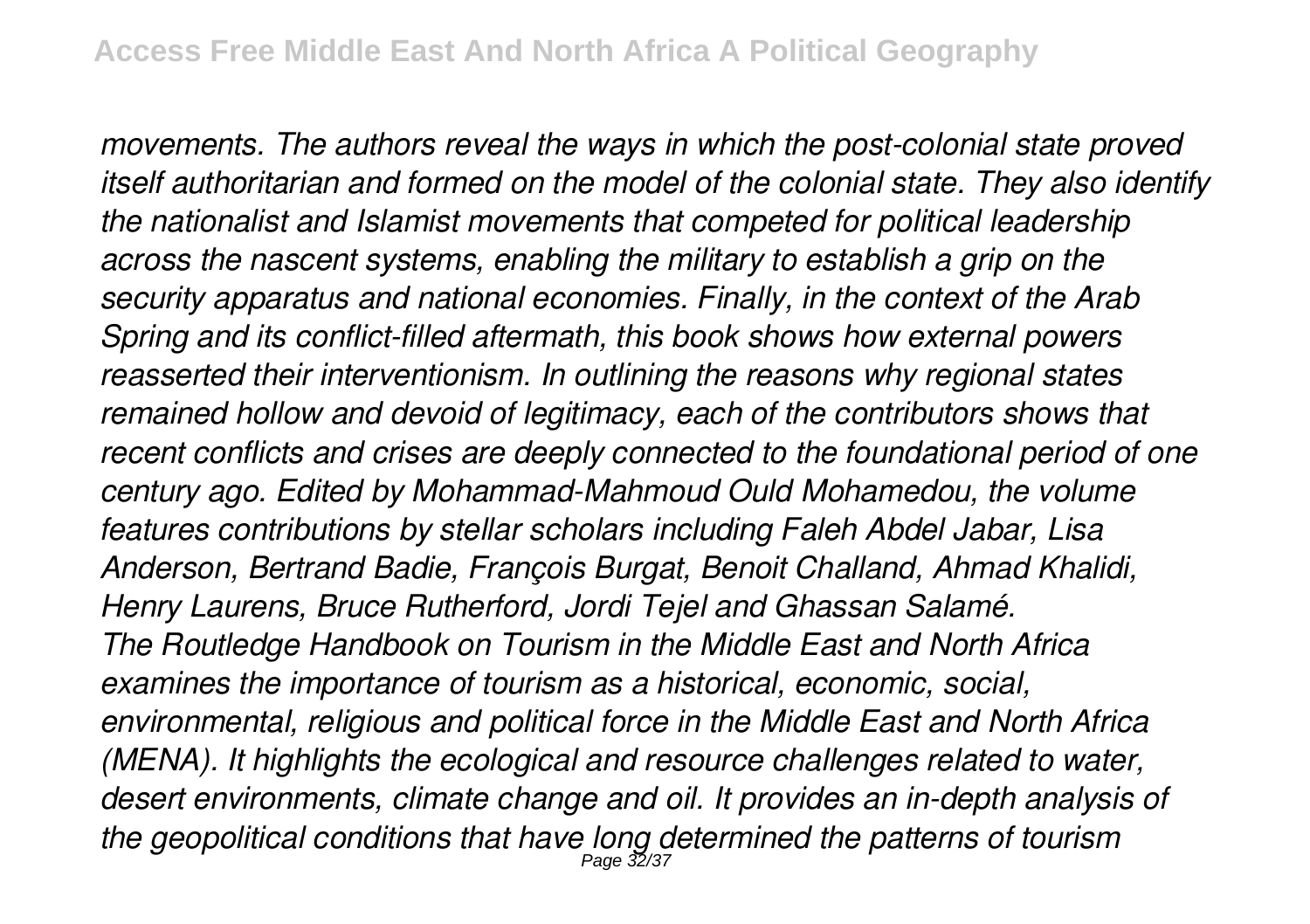*demand and supply throughout the region and how these play out in the everyday lives of residents and destinations as they attempt to grow tourism or ignore it entirely. While cultural heritage remains the primary tourism asset for the region as a whole, many new types of tourisms are emerging, especially in the Arabian Gulf region, where hyper-development is closely associated with the increasingly prominent role of luxury real estate and shopping, retail, medical tourism, cruises and transit tourism. The growing phenomenon of an expatriate workforce, and how its segregation from the citizenry creates a dual socio-economic system in several countries, is unmatched by other regions of the world. Many indigenous people of MENA keep themselves apart from other dominant groups in the region, although these social boundaries are becoming increasingly blurred as tourism, being one socio-economic force for change, has inspired many nomadic peoples to settle into towns and villages and rely more on tourists for their livelihoods. All of these issues and more shape the foundations of this book. This Handbook is the first of its kind to examine tourism from a broad regional and inclusive perspective, surveying a broad range of social, cultural, heritage, ecological and political matters in a single volume. With a wide range of contributors, many of whom are natives of the Middle East and North Africa, this Handbook is a vital resource for students and scholars interested in Tourism, Middle East Studies and* Page 33/37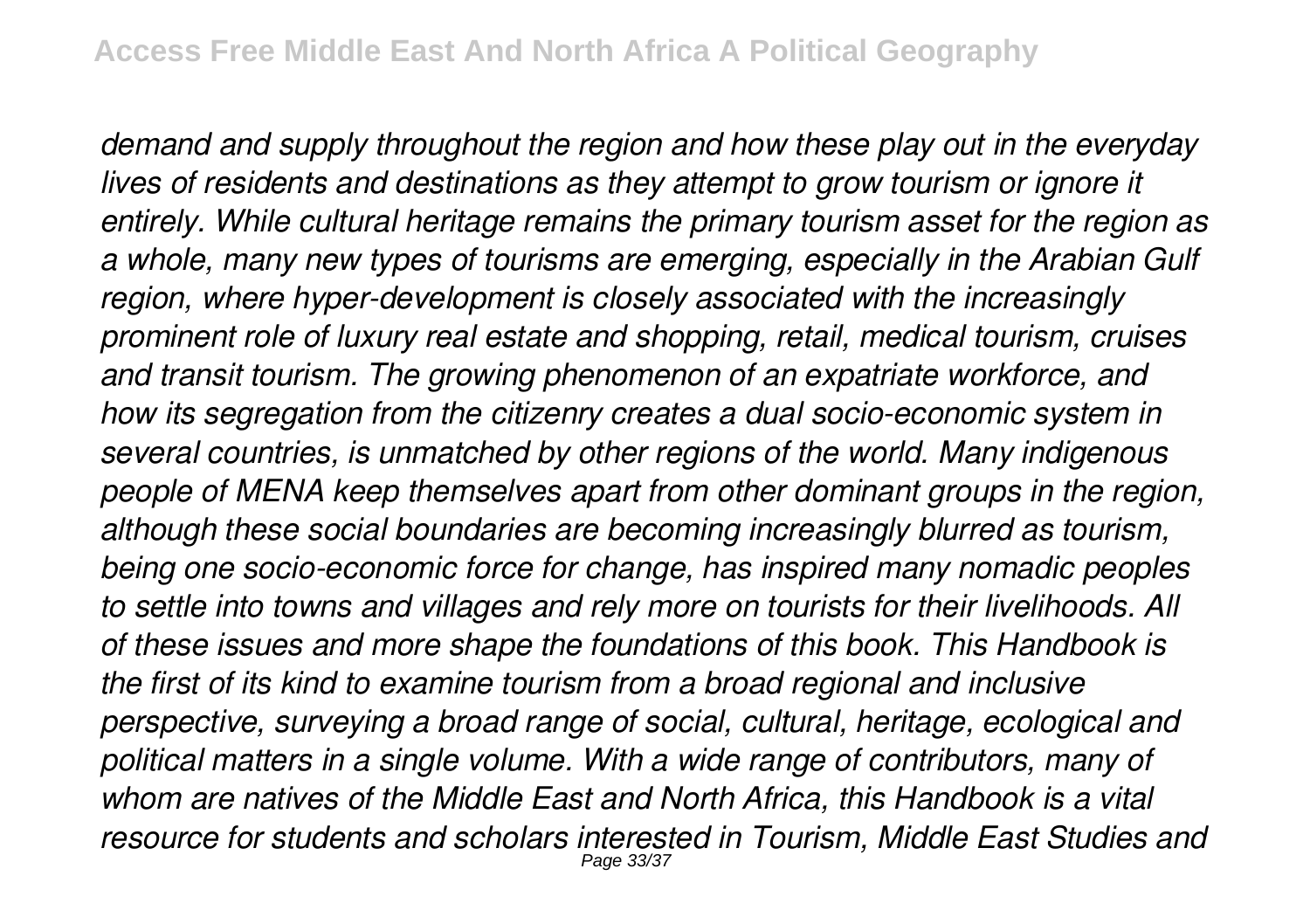## *Geography.*

*Celebrating the work of Keith McLachlan, a well-known and much-admired geographer of the Middle East and North Africa, this book combines three interrelated topics that define the region. The Middle East has been integral to the growth of the global oil industry, an aspect of its evolution since 1908 which has had profound geopolitical implications as well. The territory was also the arena for the last European experiment in colonialism, a development that has left its legacy even today. And, historically, it has been the location of the great hydraulic civilisations of Egypt and Mesopotamia yet is still dependent on the flow of its two major river systems - the Nile and the Tigris-Euphrates - in an era of impending climate crisis. These themes form the essence of themes that are discussed in the chapters that follow. Keith McLachlan played a significant role in our understanding of these themes and of their effects in the contemporary world, as the comments of those who worked with him and have contributed towards this book reveal. Examining agriculture, oil and state construction, this volume offers an insight into how the contemporary Middle East was constructed after the collapse of the Ottoman Empire. It is a key resource for scholars and students interested in geopolitics and the geography of the Middle East. The Aftermath of Regime Change*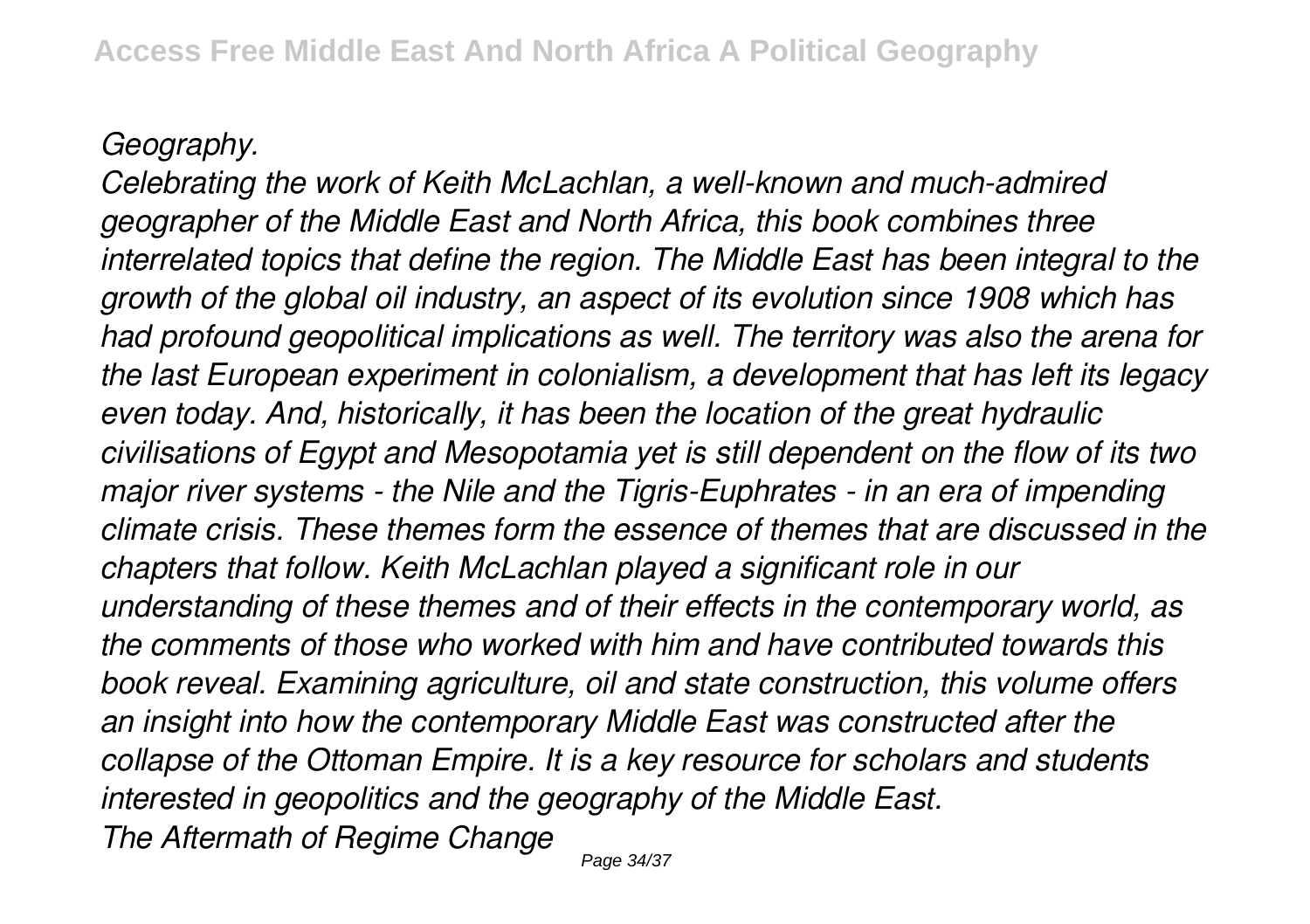*past developments, current status and future potentials Climate Change in the Middle East and North Africa A New Framework for Education in the Middle East and North Africa State, Oil and Agriculture The Middle East and North Africa 2022 Nomadic Societies in the Middle East and North Africa* **Birds of Europe, North Africa, and the Middle East is the first comprehensive pocket-sized photographic field guide to every bird species in the Western Palearctic—this includes winter visitors and common migrants but also all rarities to the region, even if they have been recorded only once. The guide also covers hypothetical species—those that have a good chance of being recorded due to such factors as range expansion and changing weather patterns. The book's 2,200 stunning color photographs mean that every species is pictured, making field identification quick and easy. Succinct text covers key identification features, voice, habitat, and distribution, and distribution maps are provided for regular breeding species. Particular attention and details are given to** Page 35/37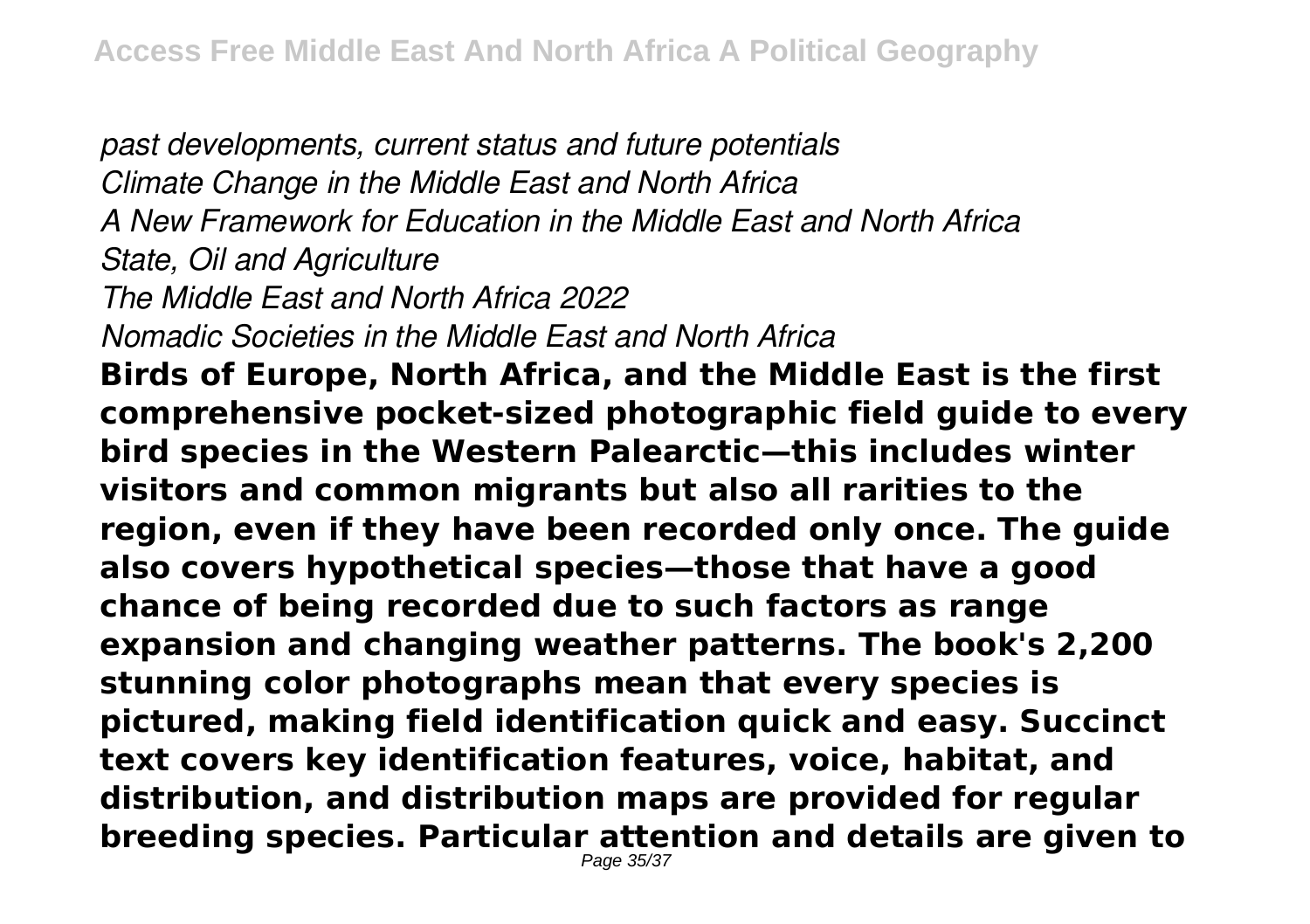**help differentiate similar-looking species. Lavishly illustrated, up-to-date, and wide-ranging, Birds of Europe, North Africa, and the Middle East is an essential field guide for every naturalist and birder. The first comprehensive field guide to include every bird species in the Western Palearctic (Europe, North Africa, and the Middle East) 2,200 superb color photographs Succinct text looks at key identification features, voice, habitat, and distribution**

**From Morocco to Iran and the Black Sea to the Red, Water on Sand rewrites the history of the Middle East and North Africa from the Little Ice Age to the Cold War era. As the first holistic environmental history of the region, it shows the intimate connections between peoples and environments and how these relationships shaped political, economic, and social history in startling and unforeseen ways. Nearly all political powers in the region based their rule on the management and control of natural resources, and nearly all individuals were in constant communion with the natural world. To grasp how these multiple histories were central to the pasts of the Middle East** Page 36/37